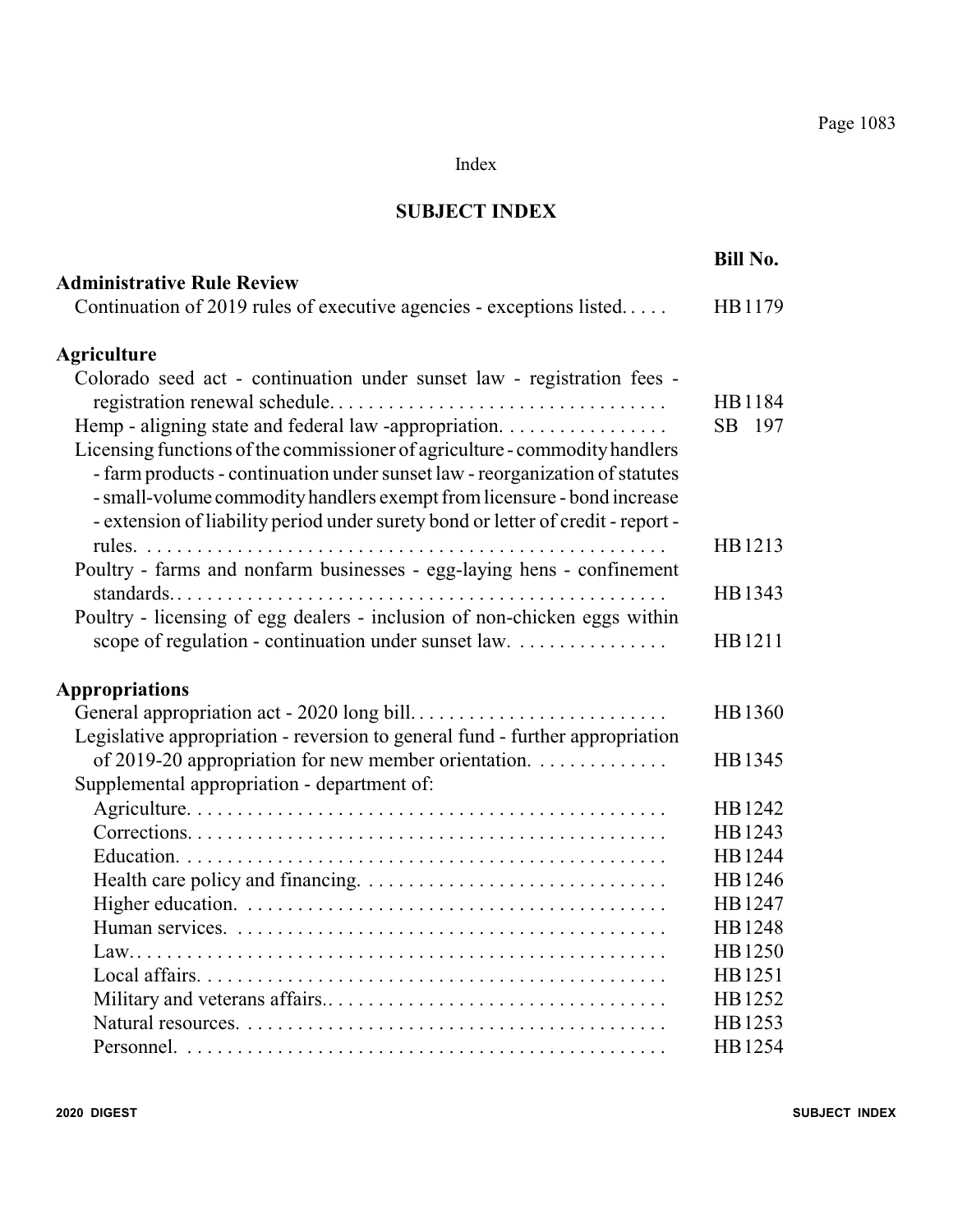|                                                                  | <b>Bill No.</b> |
|------------------------------------------------------------------|-----------------|
|                                                                  | HB1255          |
|                                                                  | HB1256          |
|                                                                  | HB1257          |
|                                                                  | HB1258          |
|                                                                  | HB1249          |
| Offices of the governor, lieutenant governor, and state planning |                 |
|                                                                  | HB1245          |
|                                                                  | HB1259          |

#### **Children and Domestic Matters**

|                                                                                                                                                                                                                                                                                              | HB1297             |
|----------------------------------------------------------------------------------------------------------------------------------------------------------------------------------------------------------------------------------------------------------------------------------------------|--------------------|
| Division of youth services - pilot programs for division-wide therapeutic and                                                                                                                                                                                                                |                    |
|                                                                                                                                                                                                                                                                                              | HB1390             |
| Reinstatement of parental rights - procedure                                                                                                                                                                                                                                                 | HB1104             |
| Substance use disorders - continuation of the opioid and other substance use<br>disorders study committee - additional study areas for committee - state<br>substance abuse trend and response task force duties - determination of<br>child abuse, neglect, and dependency - appropriation. | 28<br>SB           |
| <b>Concurrent Resolutions</b>                                                                                                                                                                                                                                                                |                    |
| Residential assessment rate - statewide proportion of residential property as<br>compared to all other taxable property valued for property tax purposes -<br>repeal the nonresidential property tax assessment rate of twenty-nine                                                          |                    |
| Charitable gaming - bingo and raffles - qualifications of charitable                                                                                                                                                                                                                         | SCR <sub>1</sub>   |
| organizations seeking to be licensed - operation of games by hired                                                                                                                                                                                                                           | <b>HCR</b><br>1001 |
| <b>Consumer and Commercial Transactions</b>                                                                                                                                                                                                                                                  |                    |
| Antitrust - mergers and acquisitions - repeal prohibition against challenging<br>Consumer protection - deceptive trade practices - price gouging during a<br>declared disaster - exemption for prices attributable to costs imposed by                                                       | <b>SB</b><br>64    |
|                                                                                                                                                                                                                                                                                              | HB1414             |
|                                                                                                                                                                                                                                                                                              |                    |

# **Corporations and Associations**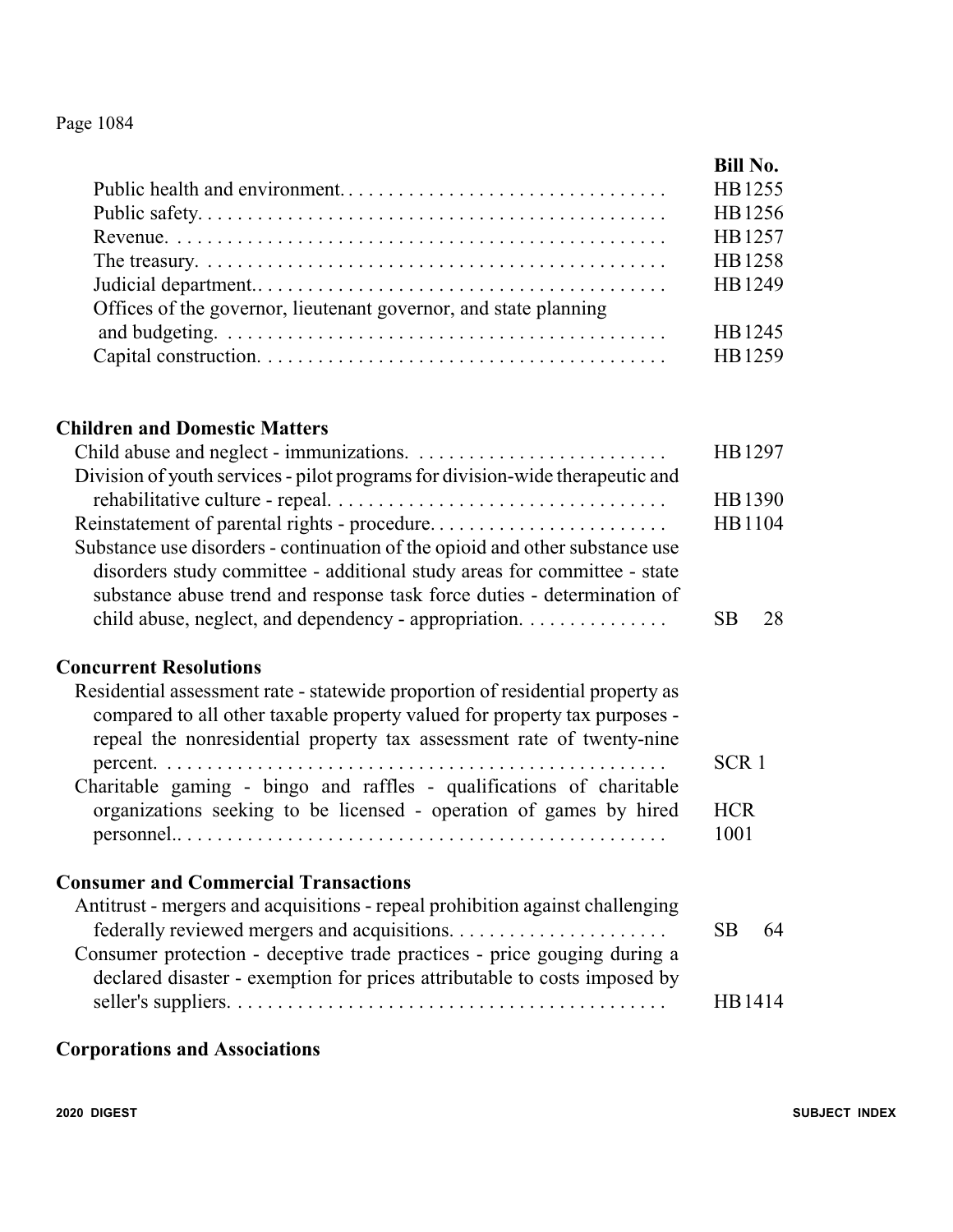|                                                                               |           | <b>Bill No.</b> |
|-------------------------------------------------------------------------------|-----------|-----------------|
| Defective corporate actions - ratification or validation - judicial review    |           | HB1013          |
| <b>Courts</b>                                                                 |           |                 |
| Court access - prohibit civil arrest at courthouse or environs.               | <b>SB</b> | 83              |
| Debt collection - temporary limitation on garnishment, execution, levy, and   |           |                 |
| attachment in cases of financial hardship - notice requirements - temporary   |           |                 |
|                                                                               | SB        | 211             |
| Forcible entry and detainer - suppression of court records.                   |           | HB1009          |
| Misuse of gametes - civil cause of action - crime - unprofessional conduct    |           |                 |
|                                                                               |           | HB1014          |
|                                                                               |           | SB 114          |
| Twenty-third judicial district - creation - timing - 2024 election            |           | HB1026          |
| <b>Criminal Law and Procedure</b>                                             |           |                 |
|                                                                               | SB.       | 104             |
| Competency to proceed - competency reports and opinions - presumption         |           |                 |
| against competency - dismiss victim's rights crimes - bond hearings -         |           |                 |
|                                                                               | SB.       | 181             |
| Criminal and juvenile justice advisory committee - trusted interoperability   |           |                 |
|                                                                               | <b>SB</b> | 37              |
|                                                                               | <b>SB</b> | 100             |
| Interference with witness - exception to hearsay rule.                        | <b>SB</b> | 88              |
| Law enforcement - body-worn camera requirements - reporting requirements      |           |                 |
| for use of force, resignation while under investigation, police contacts, and |           |                 |
| unannounced entries - basis for peace officer certification revocation -      |           |                 |
| appropriate law enforcement response to protests - no qualified immunity      |           |                 |
| in civil rights cases - appropriate use of physical force and deadly force -  |           |                 |
| duty to intervene - required grand jury report when no charges brought -      |           |                 |
| peace officer bad conduct database - attorney general patterns and            |           |                 |
| practices investigations - peace officer certification - attorney general     |           |                 |
| Offenses against the person - gender- and sexual-orientation-motivated        |           | SB 217          |
| defenses - evidence - relevance - procedure                                   |           | SB 221          |
| P.O.S.T. board - rural and small jurisdiction law enforcement agency          |           |                 |
|                                                                               |           | HB1229          |
| Penalties - offenses against a deceased human body                            |           | HB1148          |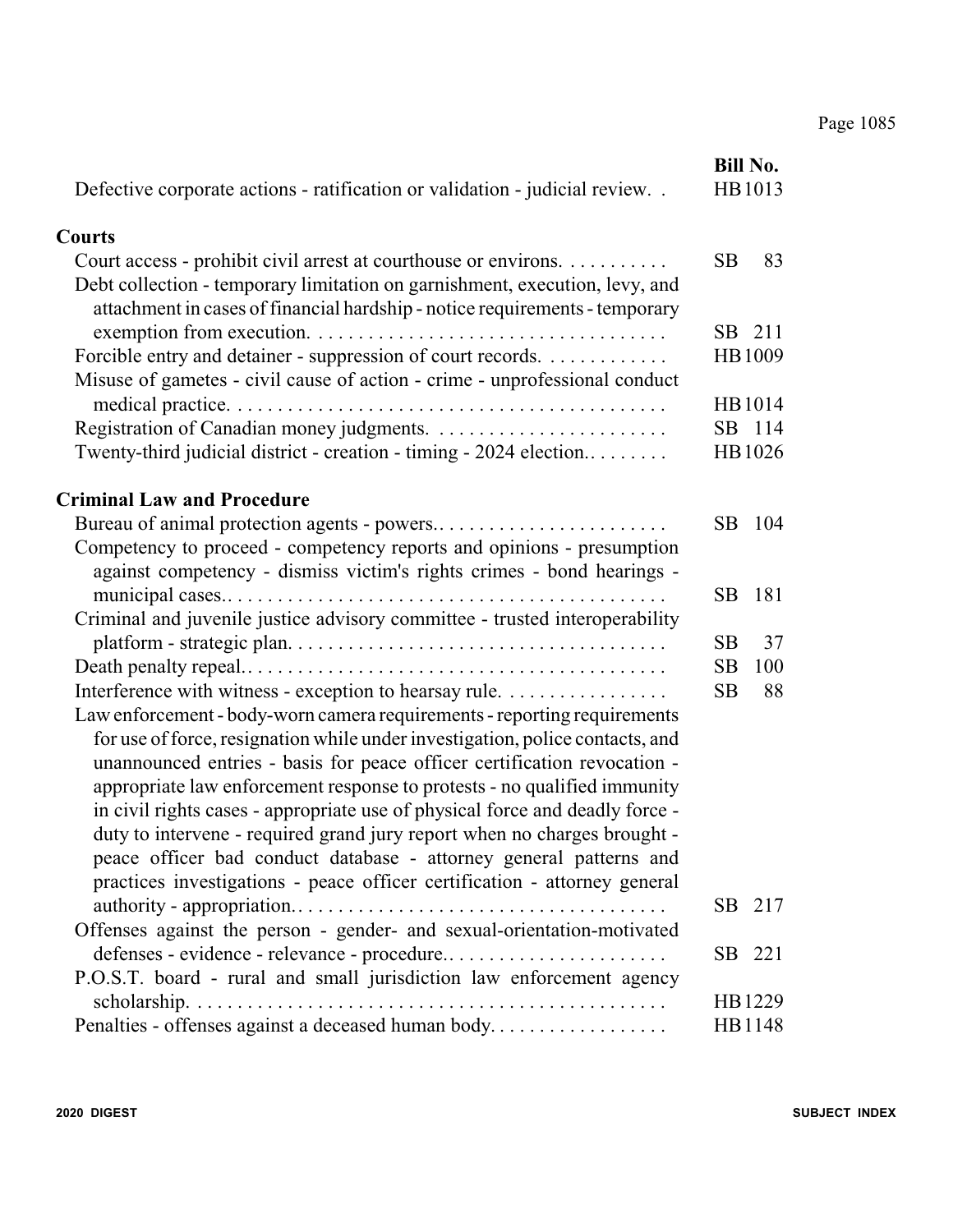|                                                                                                                                                                                                                            | <b>Bill No.</b> |
|----------------------------------------------------------------------------------------------------------------------------------------------------------------------------------------------------------------------------|-----------------|
| Prison population management - use of CSP II - manage out of state<br>prisoners - study future prison bed needs - earned time - sentencing hearing<br>termination community corrections - crime of escape and unauthorized |                 |
|                                                                                                                                                                                                                            | HB1019          |
| Programs to divert individuals with mental health conditions - expansion.                                                                                                                                                  | HB1393          |
|                                                                                                                                                                                                                            | HB1113          |
| Sex offender management board - sunset process - delay hearing.                                                                                                                                                            | HB1404          |
| Sex offenders - release to community corrections - requirements                                                                                                                                                            | 85<br>SB        |
| Social equity licensees - pardon to class of persons convicted of marijuana                                                                                                                                                |                 |
|                                                                                                                                                                                                                            | HB1424          |
| Treatment of persons - criminal justice system - opioid use disorder -<br>administration of medication - safe stations - continuity of care - criminal                                                                     |                 |
|                                                                                                                                                                                                                            | HB1017          |
| <b>District Attorneys</b>                                                                                                                                                                                                  |                 |
|                                                                                                                                                                                                                            | HB1369          |
| <b>Education - Postsecondary</b>                                                                                                                                                                                           |                 |
| Colorado opportunity scholarship initiative - administration of program                                                                                                                                                    | SB.<br>6        |
| Community college - in-state tuition status - active military and veteran                                                                                                                                                  |                 |
|                                                                                                                                                                                                                            | HB1275          |
| Compensation and representation of student athletes - use of name, image,                                                                                                                                                  |                 |
|                                                                                                                                                                                                                            | SB<br>123       |
| Concurrent enrollment - information for middle school students.                                                                                                                                                            | <b>SB</b><br>95 |
| Data collection authority - return on investment metrics                                                                                                                                                                   | HB1280          |
| Department of higher education - college credit for work experience                                                                                                                                                        | HB1002          |
| Educator preparation programs - loan forgiveness - stipends - review and                                                                                                                                                   |                 |
|                                                                                                                                                                                                                            | SB 158          |
| Educator professional development requirement - special education laws and                                                                                                                                                 |                 |
| practices - teacher preparation programs - requirement to teach special                                                                                                                                                    |                 |
|                                                                                                                                                                                                                            | HB1128          |
|                                                                                                                                                                                                                            | HB1108          |
| Higher education funding allocation model - fee-for-service contracts                                                                                                                                                      |                 |
|                                                                                                                                                                                                                            | HB1366          |
| State board for community colleges and occupational education - transfer                                                                                                                                                   |                 |
| Rangely and Craig campuses of Colorado Northwestern Community                                                                                                                                                              |                 |
|                                                                                                                                                                                                                            | HB 1067         |
|                                                                                                                                                                                                                            |                 |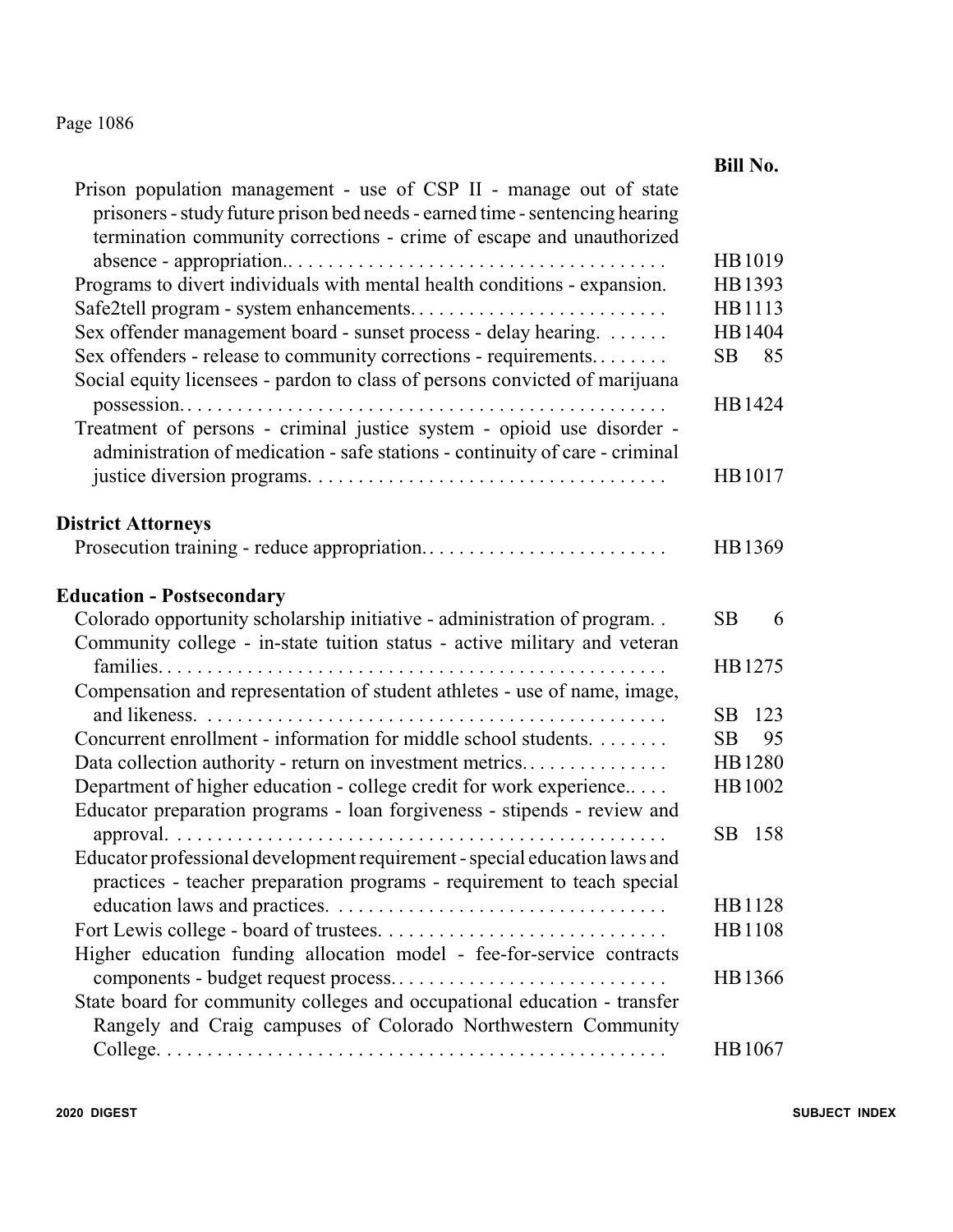**Bill No.**

#### **Education - Public Schools**

| Adult education and literacy grant program - education attainment             |    |        |
|-------------------------------------------------------------------------------|----|--------|
|                                                                               | SB | 9      |
|                                                                               |    | HB1032 |
| Boards of cooperative services - special service providers - employment after |    |        |
| service retirement - public employees' retirement association                 |    | HB1127 |
| Capital construction - consultation with local electric utility.              |    | SB 124 |
| CARES Act - behavioral health programs and services - appropriation           |    | HB1411 |
| Colorado imagination library program - age-appropriate, high-quality books    |    |        |
|                                                                               | SB | 185    |
| Colorado state apprenticeship resource directory - contact information -      |    |        |
| designated apprenticeship training program contact.                           | SB | 81     |
| Concurrent enrollment - information for middle school students.               | SB | 95     |
| Educator professional development requirement - special education laws and    |    |        |
| practices - teacher preparation programs - requirement to teach special       |    |        |
|                                                                               |    | HB1128 |
|                                                                               |    | HB1062 |
| Higher education - admission standards - first-time freshman students -       |    |        |
|                                                                               |    | HB1407 |
| Holocaust and genocide studies - content standards - resource bank.           |    | HB1336 |
|                                                                               |    | HB1300 |
| Public school finance - mid-year adjustment of appropriations                 |    | HB1260 |
| School attendance policy - excused absences - behavioral health concerns.     | SВ | 14     |
| School district board of education - school board meetings - electronic       |    |        |
|                                                                               |    | HB1301 |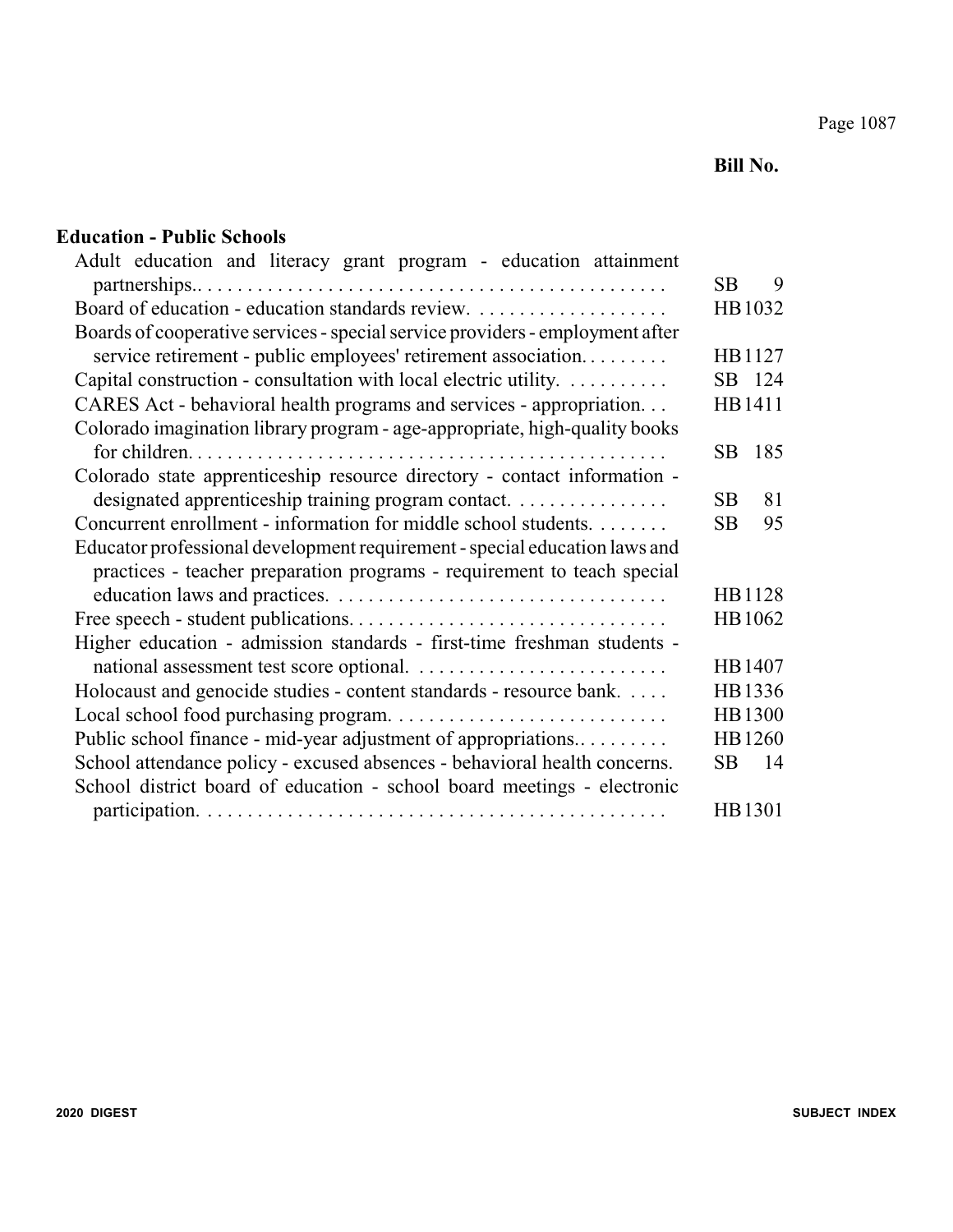|                                                                                                                                                                                                                                                                                                                                                                                                                                                                                                                                                                                                                                                                                                                                                                                                                                                                                                                                                                                                                                                 | <b>Bill No.</b>                                                    |
|-------------------------------------------------------------------------------------------------------------------------------------------------------------------------------------------------------------------------------------------------------------------------------------------------------------------------------------------------------------------------------------------------------------------------------------------------------------------------------------------------------------------------------------------------------------------------------------------------------------------------------------------------------------------------------------------------------------------------------------------------------------------------------------------------------------------------------------------------------------------------------------------------------------------------------------------------------------------------------------------------------------------------------------------------|--------------------------------------------------------------------|
| School finance act total program funding - school budget procedures - repeal<br>of required appropriations and reductions in appropriations for certain<br>education grant programs-repeal and delay of certain education programs -<br>treasurer transfers from certain cash funds to the general fund and other<br>funds - reset of total program mill levy - READ Act allocation of per-pupil<br>intervention money - kindergarten part-time student count - 1st grade<br>student funding - commissioner stakeholder group concerning assessments,<br>accountability, and educator evaluations - commissioner audit payments -<br>suspend calculation of performance indicators and accreditation - extend<br>time for nonrenewal of probationary teachers - sweep of income from state<br>State assessments - high school - social studies<br>Student transcript - assessment score prohibited<br>Teacher licensure - renewal - requirements for behavioral health training and<br>training related to educating students with disabilities | HB1418<br>SB<br>23<br>HB1135<br>SB 175<br>HB1312                   |
| <b>Elections</b>                                                                                                                                                                                                                                                                                                                                                                                                                                                                                                                                                                                                                                                                                                                                                                                                                                                                                                                                                                                                                                |                                                                    |
| Administration of ballots mailed to electors toward the end of the voting<br>Alignment of certain eligibility deadlines affecting precinct caucuses<br>Ballot access for candidates - caucuses and assemblies - deadlines - remote<br>Fiscal information prepared by legislative council staff for an initiated<br>Municipal election code - Uniformed and Overseas Citizens Absentee Voting<br>Act - mail ballots - nomination petitions - withdrawal from candidacy<br>Population for redistricting - adjustment of prisoners - report                                                                                                                                                                                                                                                                                                                                                                                                                                                                                                        | HB1313<br>HB1289<br>HB1359<br>HB1132<br>HB1416<br>HB1156<br>HB1010 |
| <b>Financial Institutions</b>                                                                                                                                                                                                                                                                                                                                                                                                                                                                                                                                                                                                                                                                                                                                                                                                                                                                                                                                                                                                                   |                                                                    |
| Credit unions - out-of-state branches permitted<br>Marijuana financial services cooperatives - continuation under sunset law -                                                                                                                                                                                                                                                                                                                                                                                                                                                                                                                                                                                                                                                                                                                                                                                                                                                                                                                  | <b>SB</b><br>68                                                    |
|                                                                                                                                                                                                                                                                                                                                                                                                                                                                                                                                                                                                                                                                                                                                                                                                                                                                                                                                                                                                                                                 | HB1217                                                             |

# **General Assembly**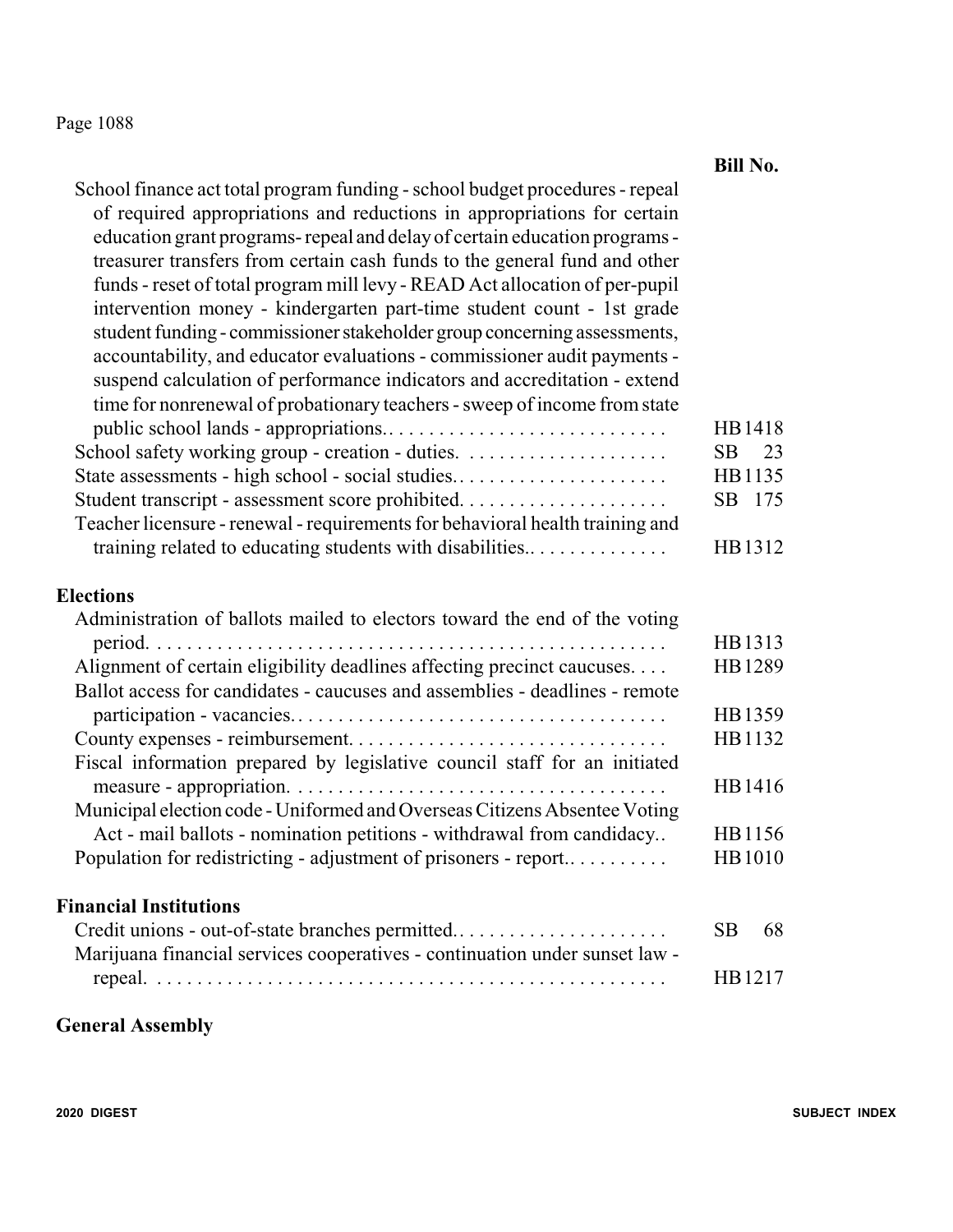|                                                                                                                                                               |           | <b>Bill No.</b> |
|---------------------------------------------------------------------------------------------------------------------------------------------------------------|-----------|-----------------|
| Act subject to petition clause - application due to delayed adjournment of                                                                                    |           |                 |
|                                                                                                                                                               | <b>SB</b> | 209             |
| Capital construction - dynamic accessibility signage in a state facilities<br>Interim committees - suspension of activities in 2020 - reduction of general    | <b>SB</b> | 39              |
|                                                                                                                                                               | SB        | 214             |
| Per diem - non-metro area members - freeze amount for FY2020-21                                                                                               | SB        | 220             |
| Redistricting - new commissions - requirements - total population - accounts                                                                                  | <b>SB</b> | 186             |
| State historical society - authority to sell vacant land - proceeds of sale to be                                                                             |           |                 |
|                                                                                                                                                               |           | HB1082          |
| State legislator base compensation increase - one-year delay.                                                                                                 |           | HB1423          |
| Statutory revision committee - annual report                                                                                                                  | <b>SB</b> | 34              |
|                                                                                                                                                               | SB        | 136             |
| Youth advisory council - representatives - Southern Ute Indian Tribe and Ute                                                                                  |           |                 |
|                                                                                                                                                               |           | HB1021          |
|                                                                                                                                                               |           |                 |
| <b>Government - County</b>                                                                                                                                    |           |                 |
| County loans to governmental entities - authorization                                                                                                         | SB.       | 139             |
| Elected officers - salary:                                                                                                                                    |           |                 |
|                                                                                                                                                               |           | HB1029          |
|                                                                                                                                                               |           | HB1281          |
| Fiscal procedures - disaster emergency - transfer of money - county general                                                                                   |           |                 |
|                                                                                                                                                               |           | HB1124          |
|                                                                                                                                                               |           | HB1318          |
|                                                                                                                                                               |           | HB1077          |
|                                                                                                                                                               |           |                 |
| <b>Government - Local</b>                                                                                                                                     |           |                 |
| Disconnection of land from a municipality - land use entitlements                                                                                             |           | HB1133          |
| Emergency telephone service - amount of local emergency telephone charge -<br>establishment and collection of 911 surcharge - amount of prepaid wireless      |           |                 |
| 911 charge - remittance procedures - allowable uses of money collected.                                                                                       |           | HB1293          |
| Fire and police pensions - pension plans administered by the fire and police<br>pension association - old hire plans - statewide defined benefit plan - death |           |                 |
|                                                                                                                                                               |           | HB1044          |
| Firefighting foam - manufacturer notice requirement.                                                                                                          |           | HB1042          |
| Firefighting foams - use and storage - certificate of registration - restrictions                                                                             |           |                 |
|                                                                                                                                                               |           | HB1119          |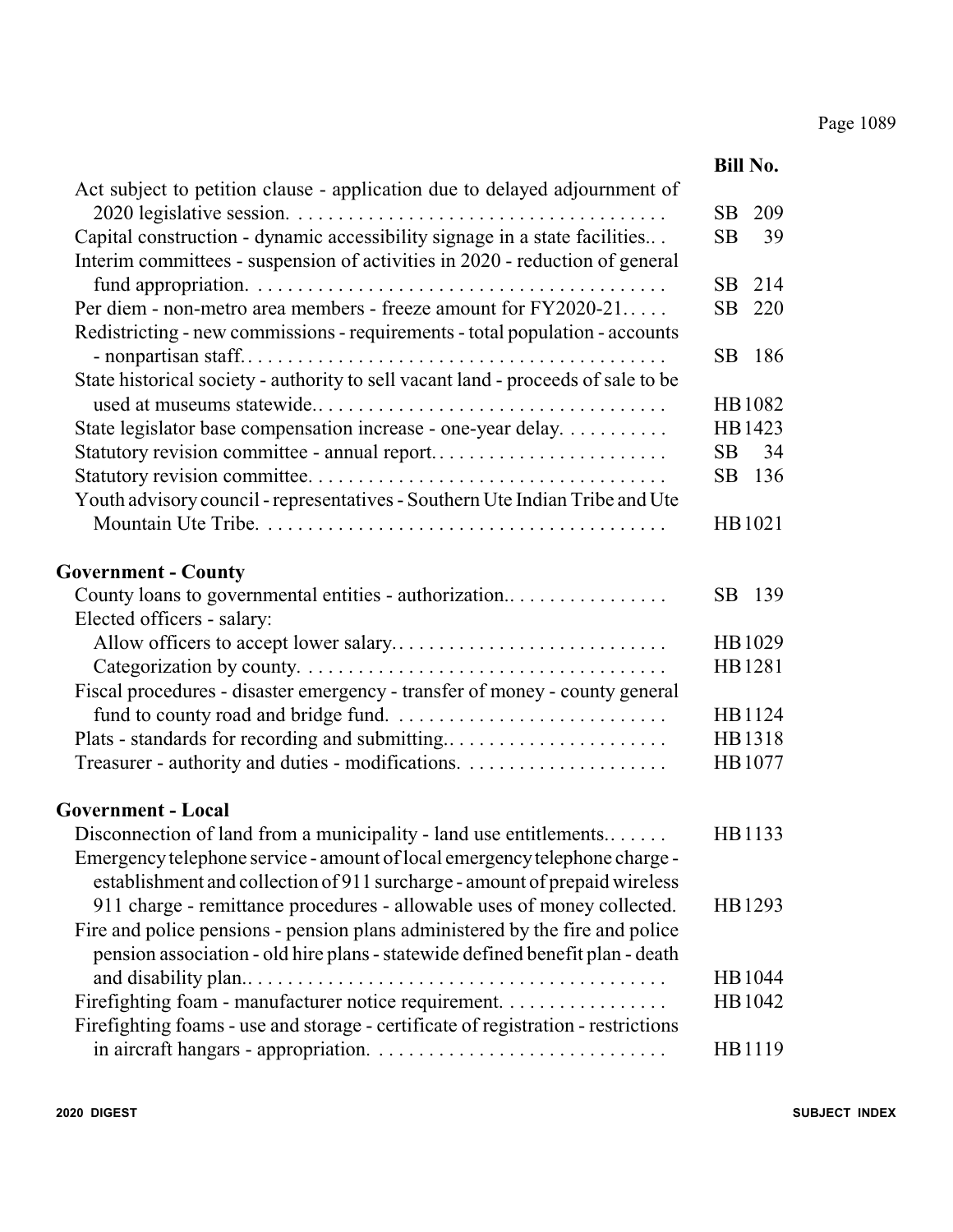|                                                                                                                                                                                                                          | <b>Bill No.</b>   |    |
|--------------------------------------------------------------------------------------------------------------------------------------------------------------------------------------------------------------------------|-------------------|----|
| Local government master plans - water supply element to include water<br>conservation policies - assistance from department of local affairs -                                                                           | HB1095            |    |
| <b>Government - Municipal</b>                                                                                                                                                                                            |                   |    |
| County - licensing and regulation - short-term lodging units.                                                                                                                                                            | HB1093            |    |
| <b>Government - Special Districts</b>                                                                                                                                                                                    | HB1074            |    |
| <b>Government - State</b>                                                                                                                                                                                                |                   |    |
| Administrative rules - online transparency task force - report<br>Allocation of state private activity bond cap - state housing board to make<br>recommendations to department of local affairs - elimination of fee cap | HB1039            |    |
|                                                                                                                                                                                                                          | HB1161            |    |
|                                                                                                                                                                                                                          | <b>SB</b>         | 79 |
| Annual penal institution inspections - facilities that house noncitizens for                                                                                                                                             |                   |    |
| civil immigration proceedings - unannounced follow-up inspections - FY                                                                                                                                                   |                   |    |
|                                                                                                                                                                                                                          | HB1409            |    |
| Authority for lease-purchase agreement - capital construction needs for                                                                                                                                                  | SB 219            |    |
| Capital construction - automatic funding mechanism for payment of future                                                                                                                                                 |                   |    |
| costs - exemption of legislative department cash fund - suspension of                                                                                                                                                    |                   |    |
| funding mechanism for the 2020-21 state fiscal year                                                                                                                                                                      | HB1398            |    |
| Capital construction - distribution of certain money credited to the capital                                                                                                                                             |                   |    |
|                                                                                                                                                                                                                          | HB1408            |    |
|                                                                                                                                                                                                                          | HB1378            |    |
| Colorado fraud investigators unit - extend fee and report until 2024.                                                                                                                                                    | SB 210            |    |
| Colorado partnership for quality jobs and services act - employees in the state<br>personnel system - executive branch as employer - labor-management                                                                    |                   |    |
|                                                                                                                                                                                                                          | HB1153            |    |
| Colorado secure savings program - retirement savings - private sector                                                                                                                                                    |                   |    |
|                                                                                                                                                                                                                          | SB.<br><b>200</b> |    |
| Criminal and juvenile justice advisory committee - trusted interoperability                                                                                                                                              |                   |    |
| Delay of transfers from unclaimed property trust fund to the housing                                                                                                                                                     | <b>SB</b>         | 37 |
| development grant fund to support statewide affordable housing                                                                                                                                                           | HB1370            |    |
|                                                                                                                                                                                                                          |                   |    |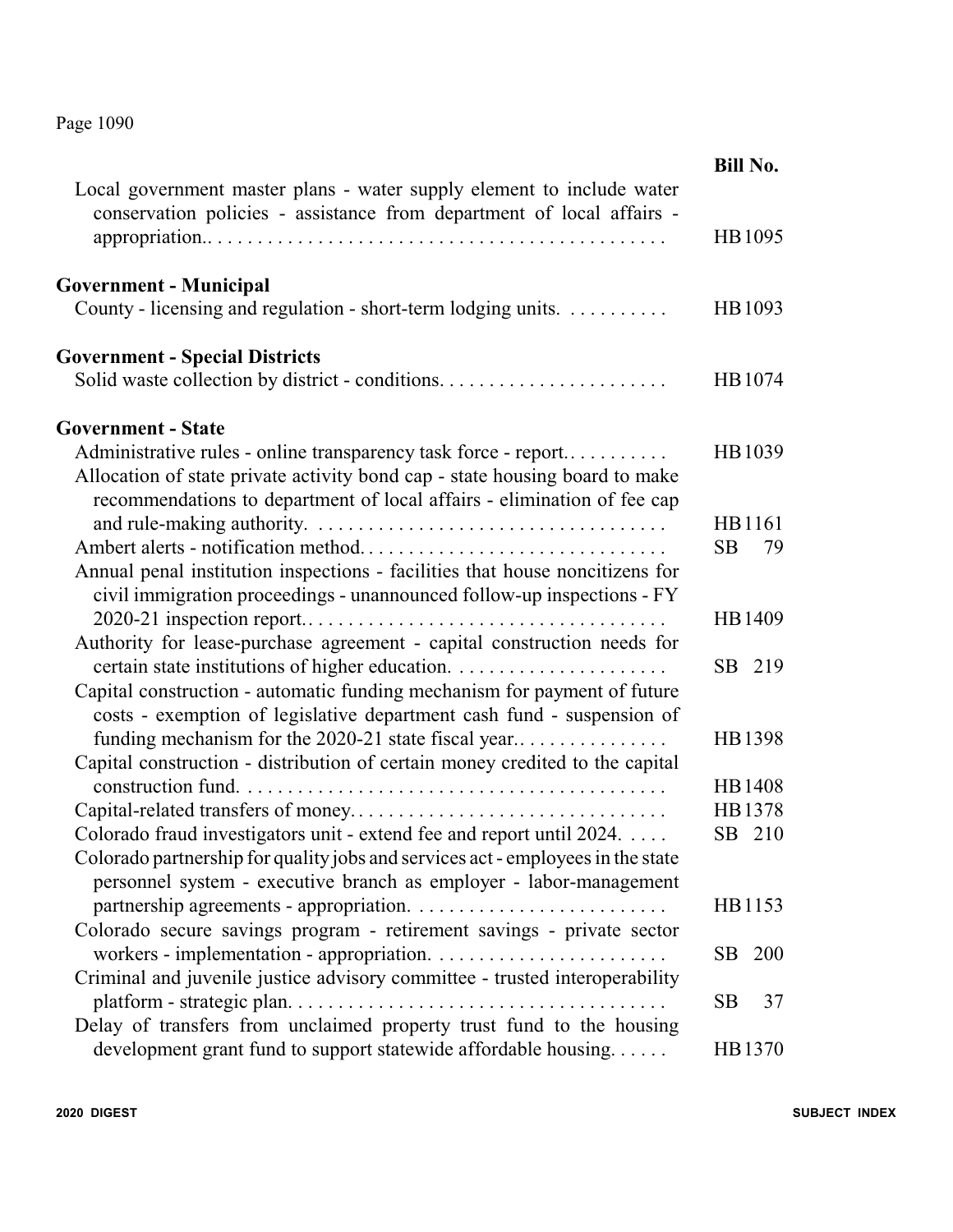|                                                                                     |           | <b>Bill No.</b> |
|-------------------------------------------------------------------------------------|-----------|-----------------|
|                                                                                     | SB        | 63              |
| Department of local affairs - division of local government - rural economic         |           |                 |
| development initiative grant program                                                | <b>SB</b> | $\overline{2}$  |
| Department of personnel - central services - motor vehicle fleet - assignment       |           |                 |
| of vehicles - commuting and traveling away from home                                | <b>SB</b> | 71              |
| Department of public safety - division of fire prevention and control -             |           |                 |
| firefighters employed by division - benefits - appropriation.                       | <b>SB</b> | 57              |
| Disaster emergency - reporting to general assembly - disaster emergency             |           |                 |
| fund - reporting - audits - federal funds reporting - continuation of               |           |                 |
| appropriation transfer and overexpenditure authority.                               |           | HB1426          |
| Fuel products fee - air quality control commission regulations - vapor              |           |                 |
| collection system civil penalties - PFAS cash fund - PFAS grant program -           |           |                 |
|                                                                                     |           | SB 218          |
| General fund - care subfund - codification - reporting and record-keeping           |           |                 |
| requirements - exception from statutory reserve base - use of federal               |           |                 |
|                                                                                     |           | HB1417          |
|                                                                                     |           | HB1383          |
| General fund - transfer - information technology capital account                    |           | HB1261          |
| General fund - transfers from cash funds - transfer to petroleum storage tank       |           |                 |
|                                                                                     |           | HB1406          |
|                                                                                     |           | HB1381          |
| Governmental immunity - exclusion from definition of "public employee" of           |           |                 |
| certain individuals employed by the university of Colorado hospital                 |           |                 |
| authority - specification of circumstances where basic immunity from                |           |                 |
| liability granted to public entities applies to the hospital authority. $\dots$ .   |           | HB1330          |
| Historical society - state historical fund - transfers.                             |           | HB1365          |
| Housing assistance for persons transitioning from the criminal or juvenile          |           | HB1262          |
| justice system cash fund - repeal general fund reversions.                          |           | HB1052          |
| Human services workers - privacy of personal information.                           |           |                 |
| Law enforcement assistance grant program - repeal appropriations rolling<br>forward |           | HB1375          |
| Marijuana tax cash fund - repeal of delayed appropriations from fund -              |           |                 |
|                                                                                     |           | HB1401          |
| Notaries public - remote notarization - data privacy - ratification of              |           |                 |
|                                                                                     | SВ        | 96              |
| Office of economic development - procurement technical assistance program           |           |                 |
| - contract renewal with nonprofit entity - state's contribution.                    |           | HB1116          |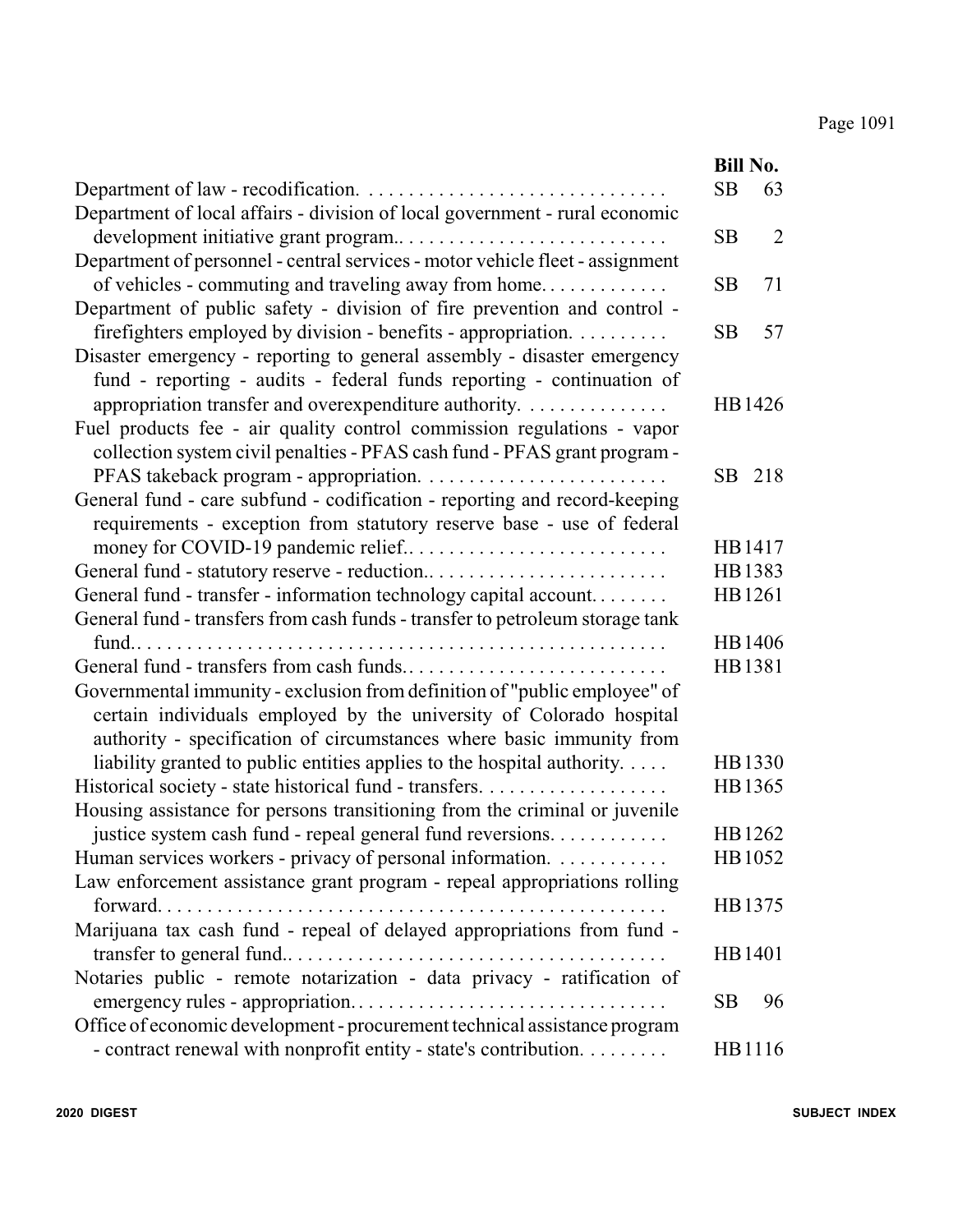|                                                                                                                                                                                                                    | <b>Bill No.</b> |
|--------------------------------------------------------------------------------------------------------------------------------------------------------------------------------------------------------------------|-----------------|
| against race-based discrimination - public education,<br>Protections<br>employment, housing, and public accommodations - race to include                                                                           |                 |
| Public employees' retirement association - direct distribution - suspension for                                                                                                                                    | HB1048          |
| 2020-21 state fiscal year - reduction in appropriation.<br>Public employees' retirement association - judicial division - employer and<br>member contribution rate modification - 2020-21 and 2021-22 state fiscal | HB1379          |
| Rural jump-start program - extension - change to competition clause -<br>economic development organizations may apply for formation of zone or                                                                     | HB1394          |
|                                                                                                                                                                                                                    | HB1003          |
| Safe2tell program - system enhancements                                                                                                                                                                            | HB1113          |
| Severance tax operational fund - repeal of transfers.                                                                                                                                                              | HB1372          |
| Small business recovery loan program - establishment - oversight board -<br>funding and eligibility requirements - issuance of premium insurance tax                                                               |                 |
| $\text{credits.} \dots \dots \dots \dots \dots \dots \dots$                                                                                                                                                        | HB1413          |
| State fiscal year 2019-20 lease-purchase agreement - use of portion of                                                                                                                                             |                 |
|                                                                                                                                                                                                                    | HB1377          |
| State funds - cash funds - limit on uncommitted reserves - non-fee sources.                                                                                                                                        | SB 134          |
|                                                                                                                                                                                                                    | HB1031          |
| State parks - eagle annual pass - active members of the National Guard                                                                                                                                             | SB<br>41        |
| Statewide internet portal authority - state agency - definition<br>Substance use and mental health treatment - county program grants -                                                                             | SB<br>183       |
|                                                                                                                                                                                                                    | HB1371          |
| Technology advancement and emergency fund - repeal.<br>Tobacco litigation settlement moneys - one-year redirection of portion to                                                                                   | HB1382          |
| general fund                                                                                                                                                                                                       | HB1380          |
| Unfair housing practices - prohibition on discrimination based on source of                                                                                                                                        |                 |
|                                                                                                                                                                                                                    | HB1332          |
| Use of federal money for COVID-19 pandemic relief - small business grant                                                                                                                                           |                 |
|                                                                                                                                                                                                                    | SB 222          |
| Work force development council - online platform - career - education -                                                                                                                                            | HB1396          |
|                                                                                                                                                                                                                    |                 |
| <b>Health and Environment</b>                                                                                                                                                                                      |                 |
| Air and water pollution - civil and criminal violations - increased penalties.                                                                                                                                     |                 |
|                                                                                                                                                                                                                    | HB1143          |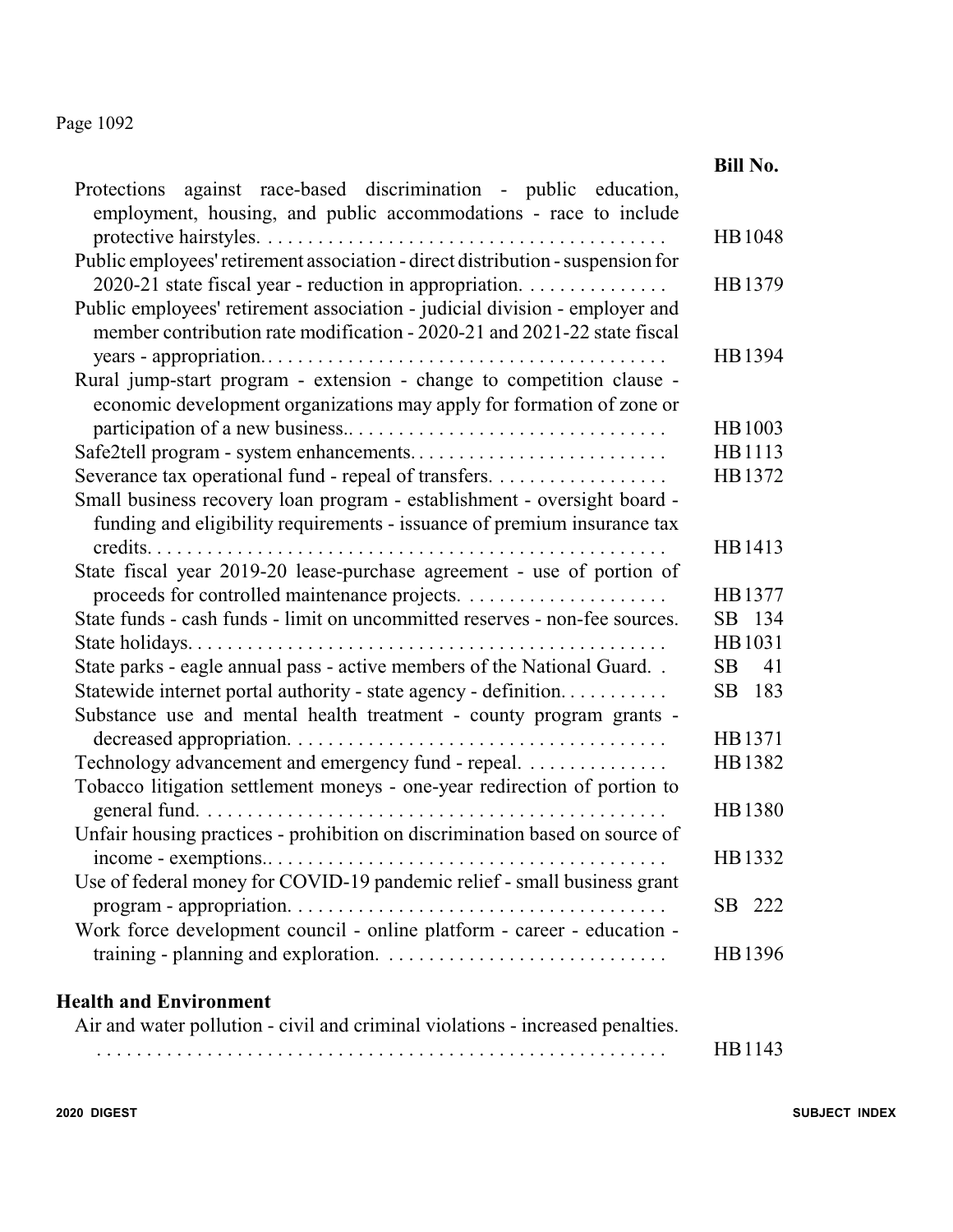|                                                                                                                                                                                                                                              | <b>Bill No.</b> |
|----------------------------------------------------------------------------------------------------------------------------------------------------------------------------------------------------------------------------------------------|-----------------|
| Air quality - covered air toxics - covered facilities - community<br>communications regarding the occurrence of incidents                                                                                                                    | HB1265          |
| Air quality - enterprise created - modeling, monitoring, data assessment, and<br>research - emission mitigation projects - enterprise fees - enterprise report -<br>sunset review - emissions fees increase - use of increased fee revenue - |                 |
|                                                                                                                                                                                                                                              |                 |
|                                                                                                                                                                                                                                              | 204<br>SB.      |
| Alternative fuel - statutory definition moved - statutory cross-references                                                                                                                                                                   |                 |
|                                                                                                                                                                                                                                              | HB1167          |
| Assisted living residence referrals - agreement requirements - termination of                                                                                                                                                                |                 |
| services - cancellation of agreement - prohibitions - definition of assisted                                                                                                                                                                 |                 |
|                                                                                                                                                                                                                                              | HB1101          |
| Birth certificate - driver's license - identification card - requirements for                                                                                                                                                                |                 |
| minor - aligning gender identity with sex designation                                                                                                                                                                                        | SB 166          |
| CARES Act - behavioral health programs and services - appropriation                                                                                                                                                                          | HB1411          |
| Department of public health and environment - elimination of board support -                                                                                                                                                                 |                 |
| stroke advisory board and Colorado coroners standards and training board                                                                                                                                                                     |                 |
|                                                                                                                                                                                                                                              | HB1397          |
| Donations of food encouraged - limited immunity for donors of food and                                                                                                                                                                       |                 |
| farmers allowing access to crops for donation                                                                                                                                                                                                | <b>SB</b><br>90 |
| Drug assistance program - AIDS or HIV medications - rebates for charges in                                                                                                                                                                   |                 |
| excess of a federal price agreement - deposit rebates in new cash fund -                                                                                                                                                                     |                 |
| continuous appropriation - exempt from uncommitted reserves limit.                                                                                                                                                                           | HB1419          |
| Emergency medical service providers - peer health assistance program -                                                                                                                                                                       |                 |
|                                                                                                                                                                                                                                              | HB1036          |
| Health care facilities - requirements for department to issue license                                                                                                                                                                        | SB 113          |
| Health insurance carriers - HIV infection prevention drugs - step therapy -                                                                                                                                                                  |                 |
| prior authorization - required coverage - standing orders - statewide drug                                                                                                                                                                   |                 |
| therapy protocols - definition of practice of pharmacy - rules -                                                                                                                                                                             |                 |
|                                                                                                                                                                                                                                              | HB1061          |
| Hospital patient visits - encourage hospitals to improve policies.                                                                                                                                                                           | HB1425          |
| Immunizations - school entry - nonmedical exemptions - annual evaluation -                                                                                                                                                                   |                 |
|                                                                                                                                                                                                                                              | SB<br>163       |
| On-site wastewater treatment systems - local government permits - fee limit -                                                                                                                                                                |                 |
|                                                                                                                                                                                                                                              | HB1094          |
| Paid sick leave - leave for COVID-19 pandemic - accrued leave - leave for                                                                                                                                                                    |                 |
| public health emergencies - purpose of leave - prohibition on retaliation -                                                                                                                                                                  |                 |
|                                                                                                                                                                                                                                              | 205<br>SB.      |
|                                                                                                                                                                                                                                              |                 |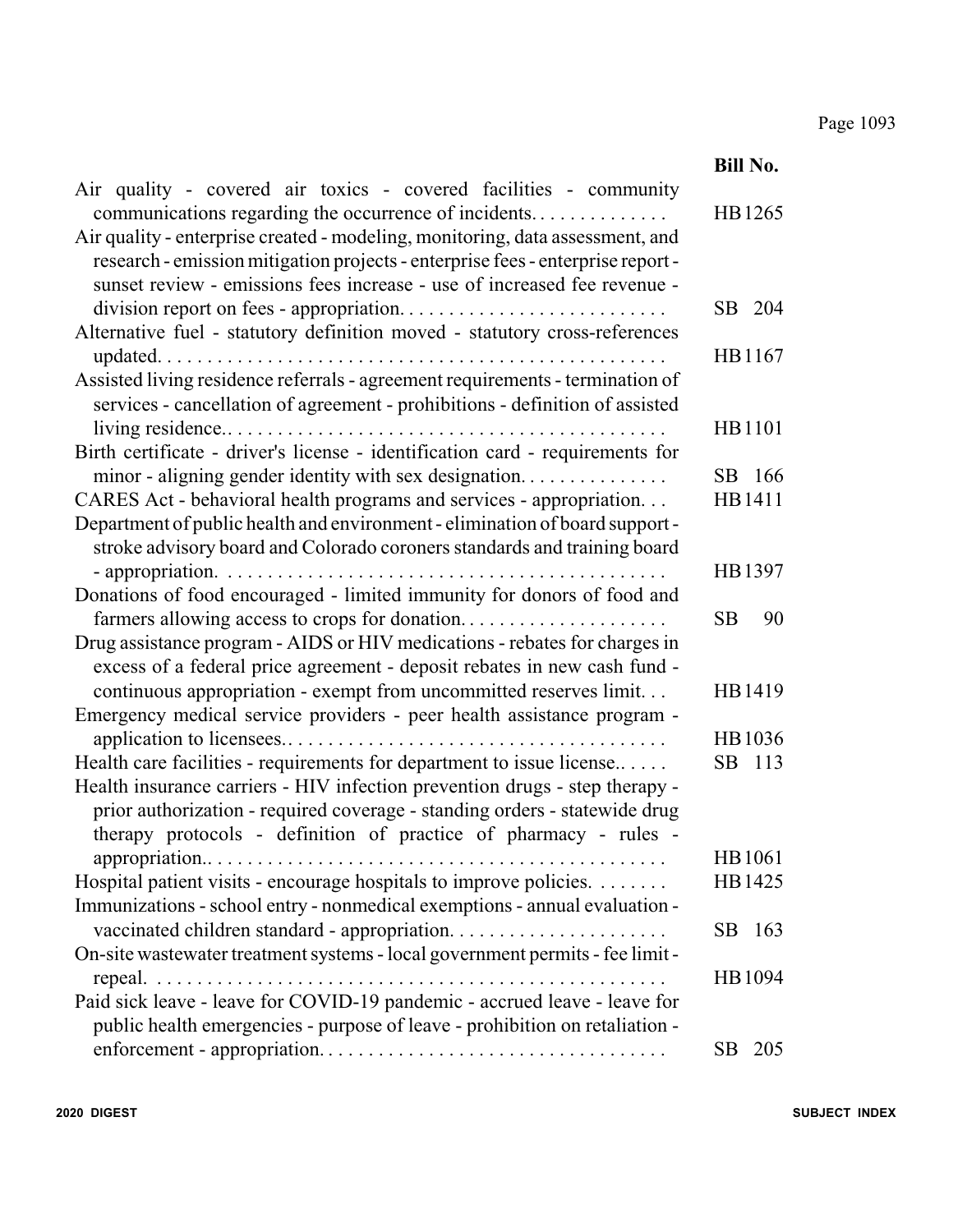|                                                                                                                                                                                                                                                                                                                                                                                  | <b>Bill No.</b> |
|----------------------------------------------------------------------------------------------------------------------------------------------------------------------------------------------------------------------------------------------------------------------------------------------------------------------------------------------------------------------------------|-----------------|
| Recycling - market development - business personal property tax                                                                                                                                                                                                                                                                                                                  |                 |
| reimbursement - education campaign - appropriation.                                                                                                                                                                                                                                                                                                                              | 55<br><b>SB</b> |
| Retail food establishments - pet dogs in outdoor dining areas - local                                                                                                                                                                                                                                                                                                            | <b>SB</b><br>78 |
| Substance use disorders - carrier reimbursement for opiate antagonists<br>provided by a hospital - pharmacists to notify of availability of opiate<br>antagonists - authorization to sell nonprescription syringes or needles -<br>immunity for furnishing or administering expired opiate antagonists - clean<br>syringe exchange programs operated by nonprofit organizations. | HB1065          |
| Substance use disorders - continuation of the opioid and other substance use<br>disorders study committee - additional study areas for committee - state<br>substance abuse trend and response task force duties - determination of                                                                                                                                              |                 |
| child abuse, neglect, and dependency - appropriation.                                                                                                                                                                                                                                                                                                                            | <b>SB</b><br>28 |
| Waste grease regulatory program - repeal - reducing an appropriation<br>Water and wastewater facility operators certification board - continuation                                                                                                                                                                                                                               | HB1374          |
| under sunset law - definitions - fund created - appropriation                                                                                                                                                                                                                                                                                                                    | HB1215          |
| Youth prevention, intervention, and treatment services - repeal                                                                                                                                                                                                                                                                                                                  | HB 1038         |
| <b>Health Care Policy and Financing</b>                                                                                                                                                                                                                                                                                                                                          |                 |
| CARES Act - telehealth and telemedicine - health insurance carrier                                                                                                                                                                                                                                                                                                               |                 |
| prohibitions - medicaid reimbursement - expansion of services -                                                                                                                                                                                                                                                                                                                  |                 |
|                                                                                                                                                                                                                                                                                                                                                                                  | SB 212          |
| Healthcare affordability and sustainability fee - use of fee revenue to offset                                                                                                                                                                                                                                                                                                   |                 |
| general fund expenditures for the state medical assistance program -                                                                                                                                                                                                                                                                                                             |                 |
| $approx$ appropriation<br>.                                                                                                                                                                                                                                                                                                                                                      | HB1386          |
| High-fidelity wraparound services for children and youth - implementation                                                                                                                                                                                                                                                                                                        |                 |
|                                                                                                                                                                                                                                                                                                                                                                                  | HB1384          |
| Medicaid - assignment of managed care entity - children and youth in out-of-                                                                                                                                                                                                                                                                                                     | HB1237          |
| Medicaid buy-in program - expanded eligibility - appropriation                                                                                                                                                                                                                                                                                                                   | <b>SB</b><br>33 |
| Medicaid - nursing facilities - per diem rate limitation - decrease in                                                                                                                                                                                                                                                                                                           |                 |
| appropriation                                                                                                                                                                                                                                                                                                                                                                    | HB1362          |
|                                                                                                                                                                                                                                                                                                                                                                                  | HB1232          |
| Medical assistance program - adult dental benefit - reduction.                                                                                                                                                                                                                                                                                                                   | HB1361          |
| Use of increased federal participation - appropriations adjustments                                                                                                                                                                                                                                                                                                              | HB1385          |

#### **Human Services - Behavioral Health**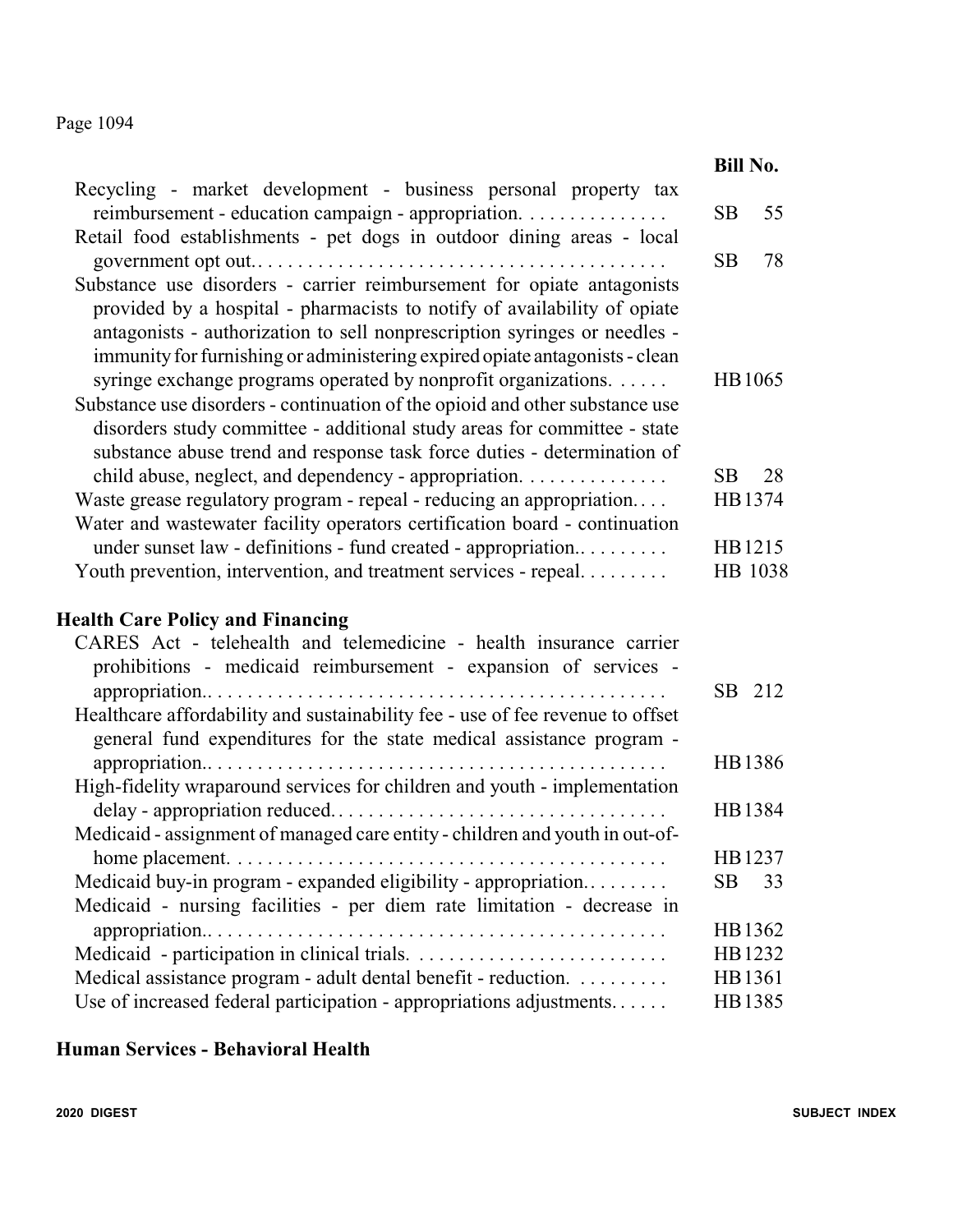|                                                                                                                                                                                                                                       | <b>Bill No.</b> |
|---------------------------------------------------------------------------------------------------------------------------------------------------------------------------------------------------------------------------------------|-----------------|
| Behavioral health capacity tracking system - care navigation program -                                                                                                                                                                |                 |
|                                                                                                                                                                                                                                       | HB1391          |
| CARES Act - behavioral health programs and services - appropriation<br>Center for research into substance use disorder prevention, treatment, and<br>recovery support strategies - public awareness program - appropriation           | HB1411          |
|                                                                                                                                                                                                                                       | HB1364          |
| Criminal and juvenile justice advisory committee - trusted interoperability                                                                                                                                                           | 37<br>SB.       |
| High-fidelity wraparound services for children and youth - implementation                                                                                                                                                             |                 |
|                                                                                                                                                                                                                                       | HB1384          |
| Legislative oversight committee concerning the treatment of persons with<br>mental health disorders in the criminal and juvenile justice system -                                                                                     |                 |
|                                                                                                                                                                                                                                       | <b>SB</b><br>42 |
| Safe2tell program - system enhancements                                                                                                                                                                                               | HB1113          |
| Treatment of persons - criminal justice system - opioid use disorder -<br>administration of medication - safe stations - continuity of care - criminal                                                                                |                 |
|                                                                                                                                                                                                                                       | HB1017          |
| Treatment of substance use disorders - utilization of services - access to care<br>- medication-assisted treatment - consolidation of statutory provisions for<br>emergency and voluntary and involuntary commitment and treatment of |                 |
| persons with alcohol use and substance use disorders                                                                                                                                                                                  | <b>SB</b><br>7  |
| <b>Human Services - Social Services</b>                                                                                                                                                                                               |                 |
| 2-1-1 human services referral service - grant - appropriation of CARES Act                                                                                                                                                            |                 |
| $money. \ldots \ldots \ldots \ldots \ldots$                                                                                                                                                                                           | HB1197          |
| CAPS check program - permitted uses of CAPS check program - requirement                                                                                                                                                               |                 |
| to provide accurate information - cooperate with investigations rule.                                                                                                                                                                 | HB1302          |
|                                                                                                                                                                                                                                       | HB1347          |
| Child support payments - temporary assistance for needy families                                                                                                                                                                      | HB1100          |
| Child welfare prevention and intervention services - suspend transfer of                                                                                                                                                              |                 |
| funds.                                                                                                                                                                                                                                | HB1389          |
| Colorado works program - basic cash assistance - one-time supplemental                                                                                                                                                                |                 |
|                                                                                                                                                                                                                                       | <b>SB</b><br>29 |
| Early childhood - child care program licensing - educator credentials -                                                                                                                                                               |                 |
| Colorado shines system program quality improvement incentives - mental                                                                                                                                                                |                 |
|                                                                                                                                                                                                                                       | HB1053          |
| Food pantry assistance grant program - creation - appropriation                                                                                                                                                                       | HB1422          |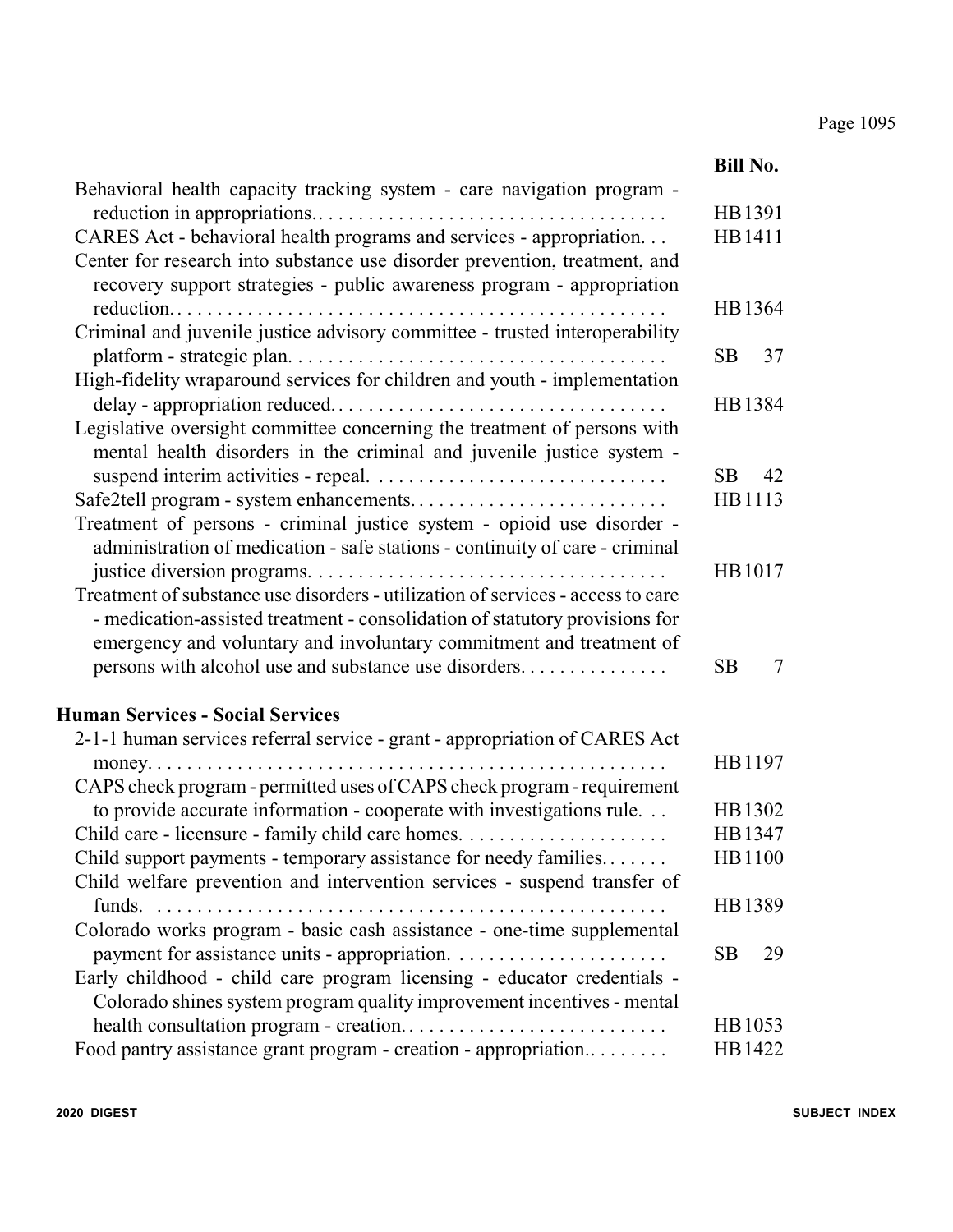|                                                                                | <b>Bill No.</b> |
|--------------------------------------------------------------------------------|-----------------|
| Foster care prevention services and supports - appropriation.                  | SB 162          |
| Homeless youth - licensed homeless youth shelters                              | SB 106          |
| Older Coloradans cash fund - repeal transfers - repeal senior services account |                 |
|                                                                                | HB1387          |
| Persons with a disability - advisory council - parking education -             |                 |
|                                                                                | HB1392          |
| Persons with IDD - service agencies - report on funding increase.              | HB1363          |
| Public assistance programs - disqualification from programs                    | SB 206          |
| Reversion of money in programs and funds to general fund - appropriations.     |                 |
|                                                                                | HB1388          |

#### **Insurance**

| CARES Act - telehealth and telemedicine - health insurance carrier<br>prohibitions - medicaid reimbursement - expansion of services - |        |
|---------------------------------------------------------------------------------------------------------------------------------------|--------|
|                                                                                                                                       | SB 212 |
| Claims - civil actions - failure- to-cooperate defense.                                                                               | HB1290 |
| Colorado affordable health care coverage easy enrollment program -                                                                    |        |
| assessment for eligibility for free or subsidized health care coverage -                                                              |        |
| advisory committee - tax schedules and forms - rules.                                                                                 | HB1236 |
|                                                                                                                                       | HB1136 |
| Health insurance affordability enterprise - insurer fees - hospital assessments                                                       |        |
| - allocation of revenues - reinsurance program - reducing health insurance                                                            |        |
| costs in individual market - consumer enrollment, outreach, and education                                                             |        |
| - governing board - extend reinsurance program                                                                                        | SB 215 |
| Health insurance carriers - HIV infection prevention drugs - step therapy -                                                           |        |
| prior authorization - required coverage - standing orders - statewide drug                                                            |        |
| therapy protocols - definition of practice of pharmacy - rules -                                                                      |        |
|                                                                                                                                       | HB1061 |
| Health insurance coverage - alternatives to opioids - atypical opioids -                                                              |        |
| insurance carrier and provider contracts - Colorado medical board rules -                                                             |        |
| prescription drug monitoring program - appropriations                                                                                 | HB1085 |
| Health insurance coverage - infertility diagnosis and treatment - fertility                                                           |        |
| preservation services - exemption for religious employers - applicability                                                             |        |
| contingent on determination by insurance division - appropriation                                                                     | HB1158 |
| Health insurance - determinations regarding eligibility for health or disability                                                      |        |
| benefits - prohibition on discretionary clauses - claimant's right to de novo                                                         |        |
| review of matters in dispute - application to existing policies                                                                       | SB 176 |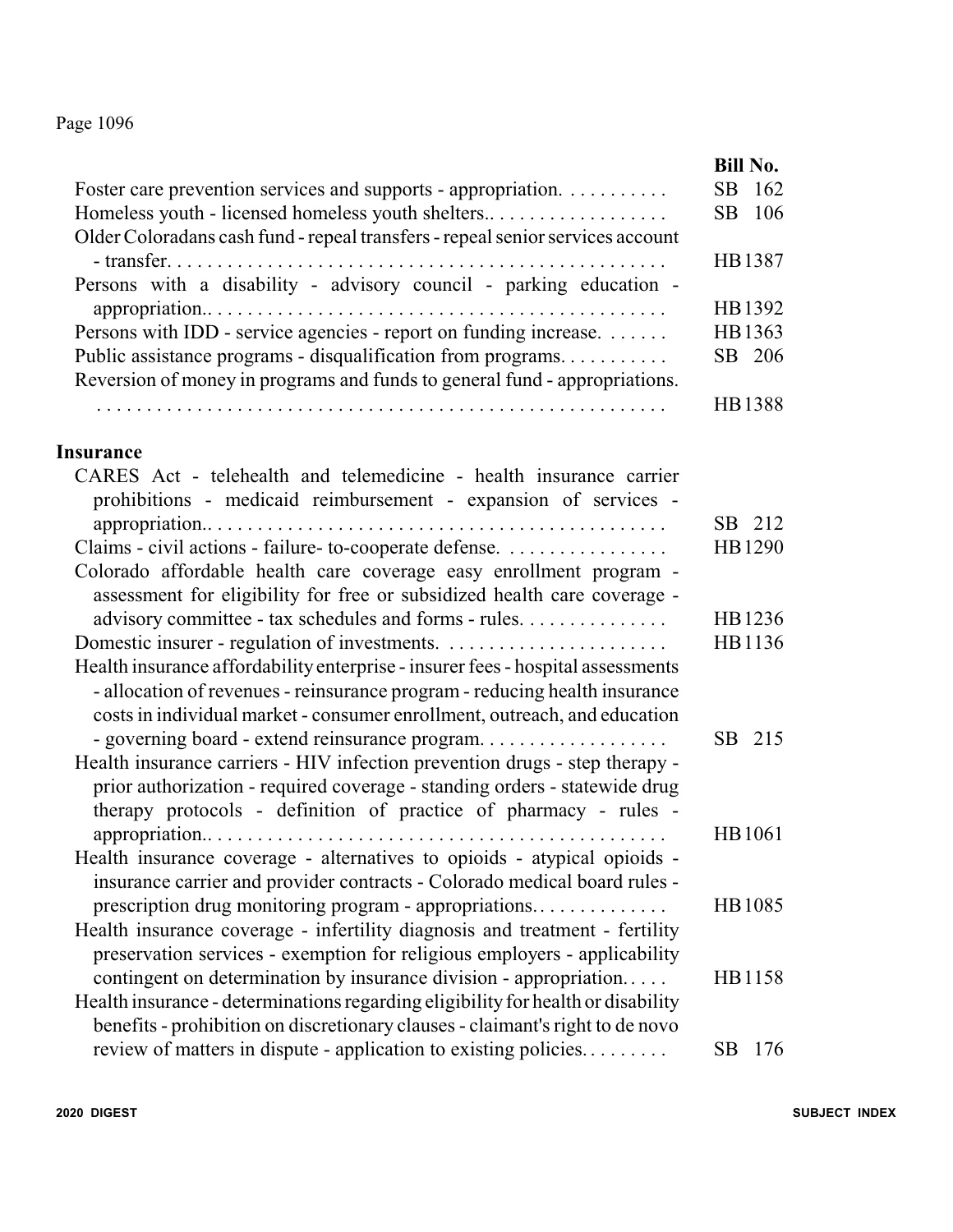|                                                                                                                                                                                                                                                                                                                                                                                                                                                                                                                                                 |           | <b>Bill No.</b> |
|-------------------------------------------------------------------------------------------------------------------------------------------------------------------------------------------------------------------------------------------------------------------------------------------------------------------------------------------------------------------------------------------------------------------------------------------------------------------------------------------------------------------------------------------------|-----------|-----------------|
| Health insurance - out-of-network reimbursement for health care services -                                                                                                                                                                                                                                                                                                                                                                                                                                                                      | <b>SB</b> | 43              |
| Pharmacy benefit management firms - pharmacy claims reimbursement -<br>prohibition on retroactive payments - carriers to enforce PBM compliance -<br>Substance use disorders - carrier reimbursement for opiate antagonists                                                                                                                                                                                                                                                                                                                     |           | HB1078          |
| provided by a hospital - pharmacists to notify of availability of opiate<br>antagonists - authorization to sell nonprescription syringes or needles -<br>immunity for furnishing or administering expired opiate antagonists - clean<br>syringe exchange programs operated by nonprofit organizations.<br>Treatment of substance use disorders - utilization of services - access to care<br>- medication-assisted treatment - consolidation of statutory provisions for<br>emergency and voluntary and involuntary commitment and treatment of |           | HB1065          |
| persons with alcohol use and substance use disorders                                                                                                                                                                                                                                                                                                                                                                                                                                                                                            | <b>SB</b> | 7               |
| <b>Labor and Industry</b>                                                                                                                                                                                                                                                                                                                                                                                                                                                                                                                       |           |                 |
| Electrician and plumbing apprentices - removal from apprentice registration<br>requirement - training and classroom hours reporting requirement -<br>examination requirements and exemptions - gifts, grants, and donations -                                                                                                                                                                                                                                                                                                                   | <b>SB</b> | 120             |
| Employment security - eligibility for benefits - inclusion of certain siblings<br>in "immediate family" - no documentation requirement for work<br>separations involving domestic violence - "severance allowance"                                                                                                                                                                                                                                                                                                                              |           |                 |
| substituted for "remuneration" - enforcement and fines<br>Paid sick leave - leave for COVID-19 pandemic - accrued leave - leave for<br>public health emergencies - purpose of leave - prohibition on retaliation -                                                                                                                                                                                                                                                                                                                              | <b>SB</b> | 170             |
| Skilled worker outreach, recruitment, and key training grant program -<br>eliminate new grant awards - final report - transfer fund balance to general                                                                                                                                                                                                                                                                                                                                                                                          |           | SB 205          |
| Unemployment compensation - employer premiums paid to the<br>unemployment compensation fund - election judges - benefit calculations -<br>eligibility for benefits - notice of claim response period - work share plan -<br>employment support fund - unemployment assistance study - transfer of<br>any unexpended federal money for COVID-19 pandemic relief to                                                                                                                                                                               |           | HB1395          |
|                                                                                                                                                                                                                                                                                                                                                                                                                                                                                                                                                 |           | SB 207          |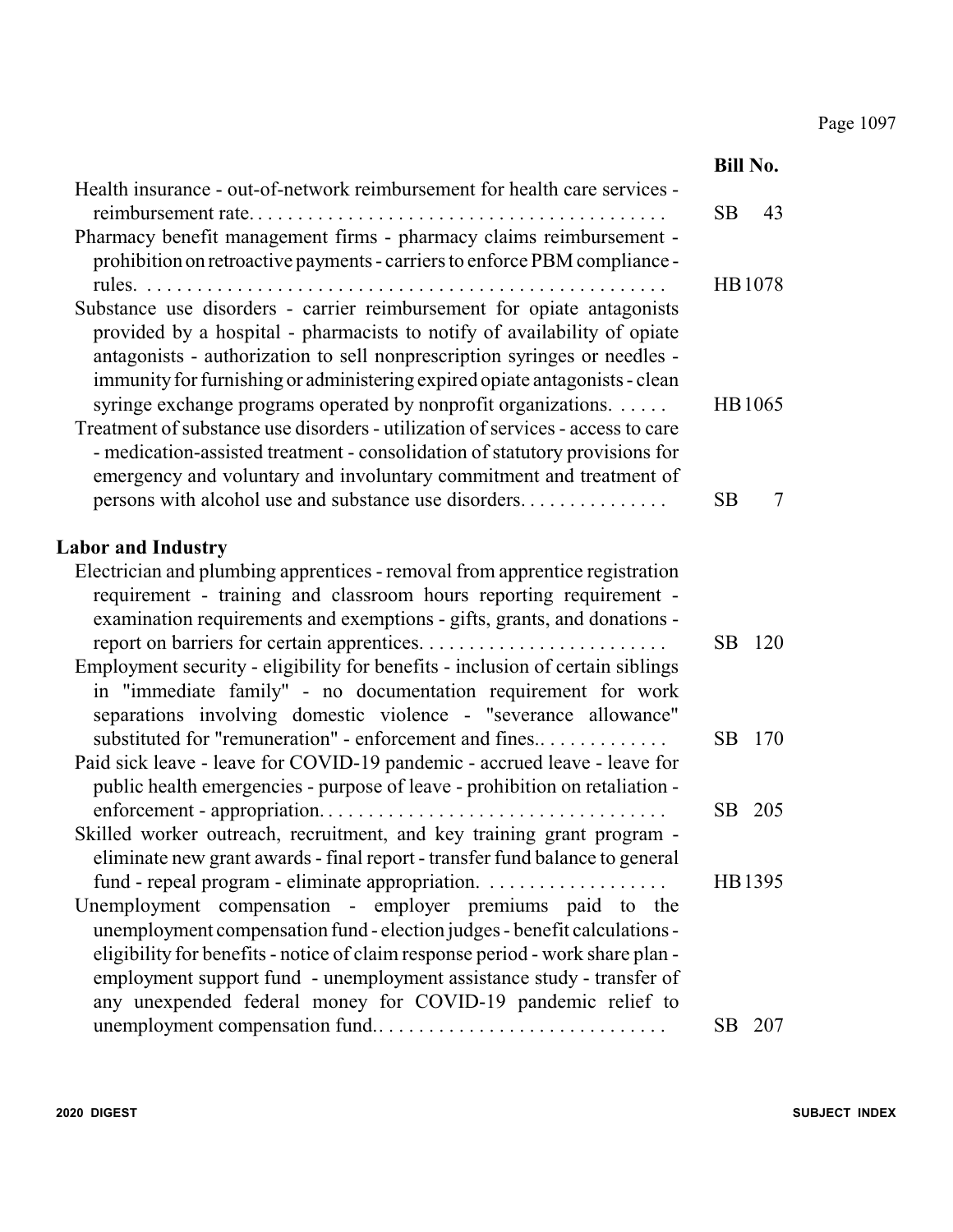|                                                                                                                                                                                                                                | <b>Bill No.</b> |        |
|--------------------------------------------------------------------------------------------------------------------------------------------------------------------------------------------------------------------------------|-----------------|--------|
| Worker protections - public health emergencies - prohibition on<br>discrimination, retaliation, and adverse action against a worker - relief for<br>aggrieved individuals - whistleblower enforcement - rules - appropriation. |                 |        |
| Workers' compensation - eligibility for benefits - definition of<br>"psychologically traumatic event" - include audible exposure to traumatic                                                                                  |                 | HB1415 |
|                                                                                                                                                                                                                                | <b>SB</b>       | 26     |
| <b>Military and Veterans</b>                                                                                                                                                                                                   |                 |        |
|                                                                                                                                                                                                                                | <b>SB</b>       | 82     |
| State military forces - Colorado National Guard - minimum pay.<br>State parks - pass - free transferable annual transferable parks pass - veterans                                                                             | <b>SB</b>       | 91     |
|                                                                                                                                                                                                                                | <b>SB</b>       | 69     |
| Unclaimed cremated remains - identification procedure - transfer of cremated                                                                                                                                                   |                 |        |
|                                                                                                                                                                                                                                |                 | HB1051 |
| <b>Motor Vehicles and Traffic Regulation</b>                                                                                                                                                                                   |                 |        |
| Certificates of title - registrations - surplus military vehicles - limited                                                                                                                                                    |                 |        |
| exclusion from definition of "off-highway vehicles"                                                                                                                                                                            | SB.             | 56     |
| Colorado state patrol - port of entry officers - direct traffic.                                                                                                                                                               |                 | HB1027 |
| Driver's licenses, vehicle registration, and certificates of title - private                                                                                                                                                   |                 |        |
|                                                                                                                                                                                                                                | <b>SB</b>       | 35     |
| Hazardous materials and nuclear materials transportation permits - transfer<br>of issuing authority from public utilities commission to department of                                                                          |                 |        |
|                                                                                                                                                                                                                                | SB              | 118    |
| License plates - expiration upon transfer of vehicle - appropriation<br>Motorcycle operator safety training program - continuation under sunset law                                                                            | SВ              | 51     |
| - qualifications of instructors - composition of advisory board                                                                                                                                                                |                 | HB1285 |
| Rights-of-way - overtaking a parked emergency vehicle                                                                                                                                                                          |                 | HB1145 |
| Speed regulations - identification of rural highways where the speed limit                                                                                                                                                     |                 |        |
|                                                                                                                                                                                                                                |                 | HB1178 |
| Traffic offenses - failure to yield in bicycle lane                                                                                                                                                                            | <b>SB</b>       | 61     |
| Vehicle inspection number verification program                                                                                                                                                                                 | <b>SB</b>       | 11     |
| <b>Natural Resources</b>                                                                                                                                                                                                       |                 |        |
| Colorado kids outdoors grant program - Colorado kids outdoors advisory                                                                                                                                                         |                 |        |
|                                                                                                                                                                                                                                |                 | HB1185 |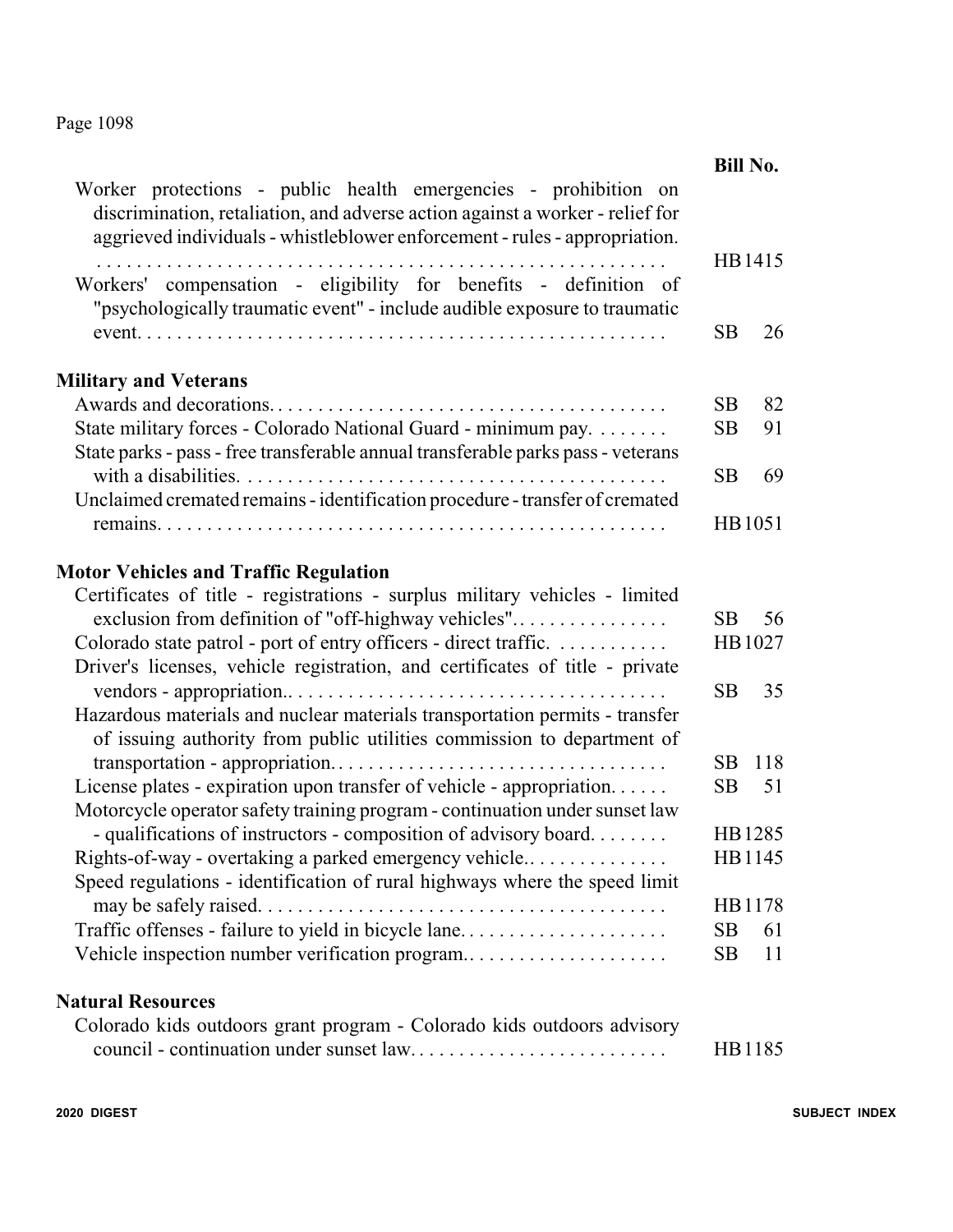|                                                                                                                                                        |           | <b>Bill No.</b> |
|--------------------------------------------------------------------------------------------------------------------------------------------------------|-----------|-----------------|
| Conservation of native species - appropriations from species conservation                                                                              |           |                 |
| Forest Restoration and Wildfire Risk Mitigation Act - modifications to                                                                                 |           | SB 201          |
|                                                                                                                                                        |           | HB1057          |
| Parks and wildlife - enforcement - statutory cleanup                                                                                                   |           | HB1087          |
| Regulation of persons working in coal mines - coal mine board of examiners                                                                             |           |                 |
|                                                                                                                                                        |           | HB1208          |
| State parks - Fishers Peak - capital construction - appropriation                                                                                      | <b>SB</b> | 3               |
| <b>Probate, Trusts, and Fiduciaries</b>                                                                                                                |           |                 |
| Emergency guardian - appointments without notice - court visitor required -                                                                            |           |                 |
|                                                                                                                                                        |           | SB 129          |
| Estate planning documents - preservation of abandoned documents - delay                                                                                |           |                 |
|                                                                                                                                                        |           | HB1368          |
| <b>Professions and Occupations</b>                                                                                                                     |           |                 |
| Audiologists - continuation under sunset law - malpractice settlements and                                                                             |           |                 |
| judgments - appeal of agency actions - grounds for discipline for alcohol                                                                              |           |                 |
| or substance use disorders - deceptive trade practices - continuing                                                                                    |           |                 |
|                                                                                                                                                        |           | HB1219          |
| Certified nurse aides - regulation by state board of nursing - continuation<br>under sunset law - implementation of sunset recommendations - authority |           |                 |
| of certified nurse aides to perform additional tasks                                                                                                   |           | HB1183          |
|                                                                                                                                                        |           | HB1056          |
| Electrician and plumbing apprentices - removal from apprentice registration                                                                            |           |                 |
| requirement - training and classroom hours reporting requirement -                                                                                     |           |                 |
| examination requirements and exemptions - gifts, grants, and donations -                                                                               |           |                 |
|                                                                                                                                                        | <b>SB</b> | 120             |
| Health care providers - disclosure of sexual misconduct required - patient                                                                             |           |                 |
| agreement to treatment - exceptions to disclosure requirement - failure to                                                                             |           |                 |
|                                                                                                                                                        |           | SB 102          |
| Health insurance carriers - HIV infection prevention drugs - step therapy -                                                                            |           |                 |
| prior authorization - required coverage - standing orders - statewide drug                                                                             |           |                 |
| therapy protocols - definition of practice of pharmacy - rules -                                                                                       |           |                 |
|                                                                                                                                                        |           | HB1061          |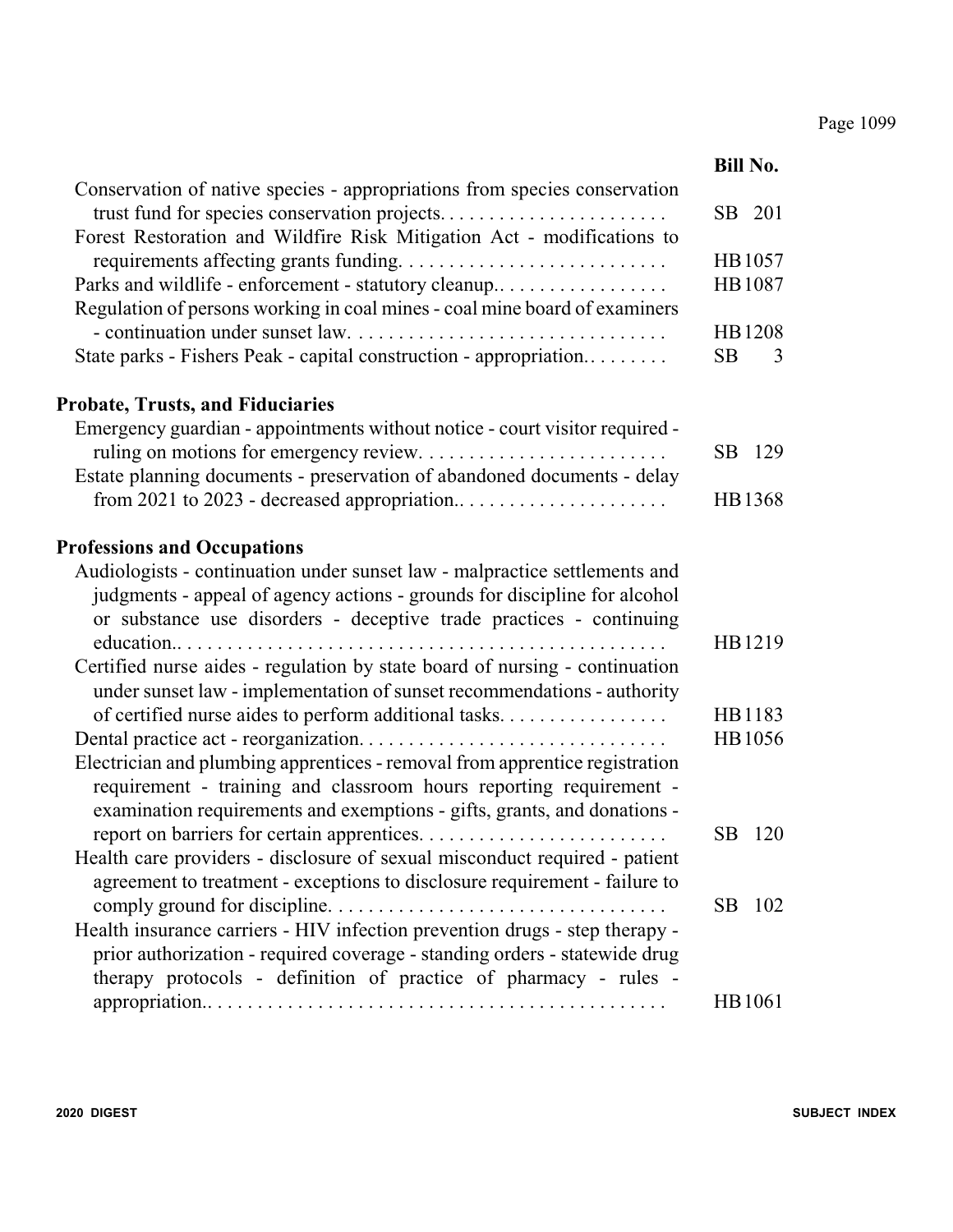|                                                                                                                                                                                                                                                                                                                                                                                    | <b>Bill No.</b> |
|------------------------------------------------------------------------------------------------------------------------------------------------------------------------------------------------------------------------------------------------------------------------------------------------------------------------------------------------------------------------------------|-----------------|
| Health insurance coverage - alternatives to opioids - atypical opioids -<br>insurance carrier and provider contracts - Colorado medical board rules -<br>prescription drug monitoring program - appropriations                                                                                                                                                                     | HB1085          |
| Hearing aid providers - continuation under sunset law - appeal of agency<br>actions - requiring licensure to sell a hearing aid - title protection -<br>financial assurance requirement - grounds for discipline - competency<br>examination - continuing education - deceptive trade practices.                                                                                   | HB1218          |
| Interior designers - exemption from practice of architecture - eligibility<br>criteria - prohibiting limits on local government ability to deny permits -                                                                                                                                                                                                                          |                 |
| Licensing of occupational therapists and occupational therapy assistants -<br>continuation under sunset law - new protected titles - prohibited behaviors.                                                                                                                                                                                                                         | HB1165          |
| Mental health professionals - regulation - continuation under sunset law -                                                                                                                                                                                                                                                                                                         | HB1230          |
| opiate antagonists - disclosure of information - exemptions from regulation<br>- title protection - mental health disciplinary record work group -<br>confidential communications - violations of practice act - contracts for<br>services - suspension of practice - supervision of social worker applicants -<br>social worker candidate registration - social worker competency |                 |
| requirements - unlicensed psychotherapists - addiction counselors<br>Naturopathic doctors - continuation under sunset law - division and staff<br>immunity from liability in certain civil actions - naturopathic medicine<br>advisory committee membership and meetings - additions to the                                                                                        | HB1206          |
| naturopathic doctor formulary - title protection<br>Nurse-physician advisory task force for Colorado health care - continuation                                                                                                                                                                                                                                                    | HB1212          |
| under sunset law - physician representation - appropriation.<br>Nurses - regulation by state board of nursing - continuation under sunset law<br>- grounds for discipline - title modification for advanced practice -<br>volunteer license requirements - prescriptive authority - delegation of                                                                                  | HB1209          |
| nursing tasks<br>Occupational credential portability program - endorsement, reciprocity, or<br>transfer of out-of-state profession or occupation credentials - exclusion for<br>specified professions and occupations - modify military spouse exemption                                                                                                                           | HB1216          |
|                                                                                                                                                                                                                                                                                                                                                                                    | HB1326          |
| Physician assistants - financial responsibility requirements.                                                                                                                                                                                                                                                                                                                      | HB1041          |
| Real estate - appraisals - definition - exemption for analyses prepared by                                                                                                                                                                                                                                                                                                         |                 |
|                                                                                                                                                                                                                                                                                                                                                                                    | <b>SB</b><br>47 |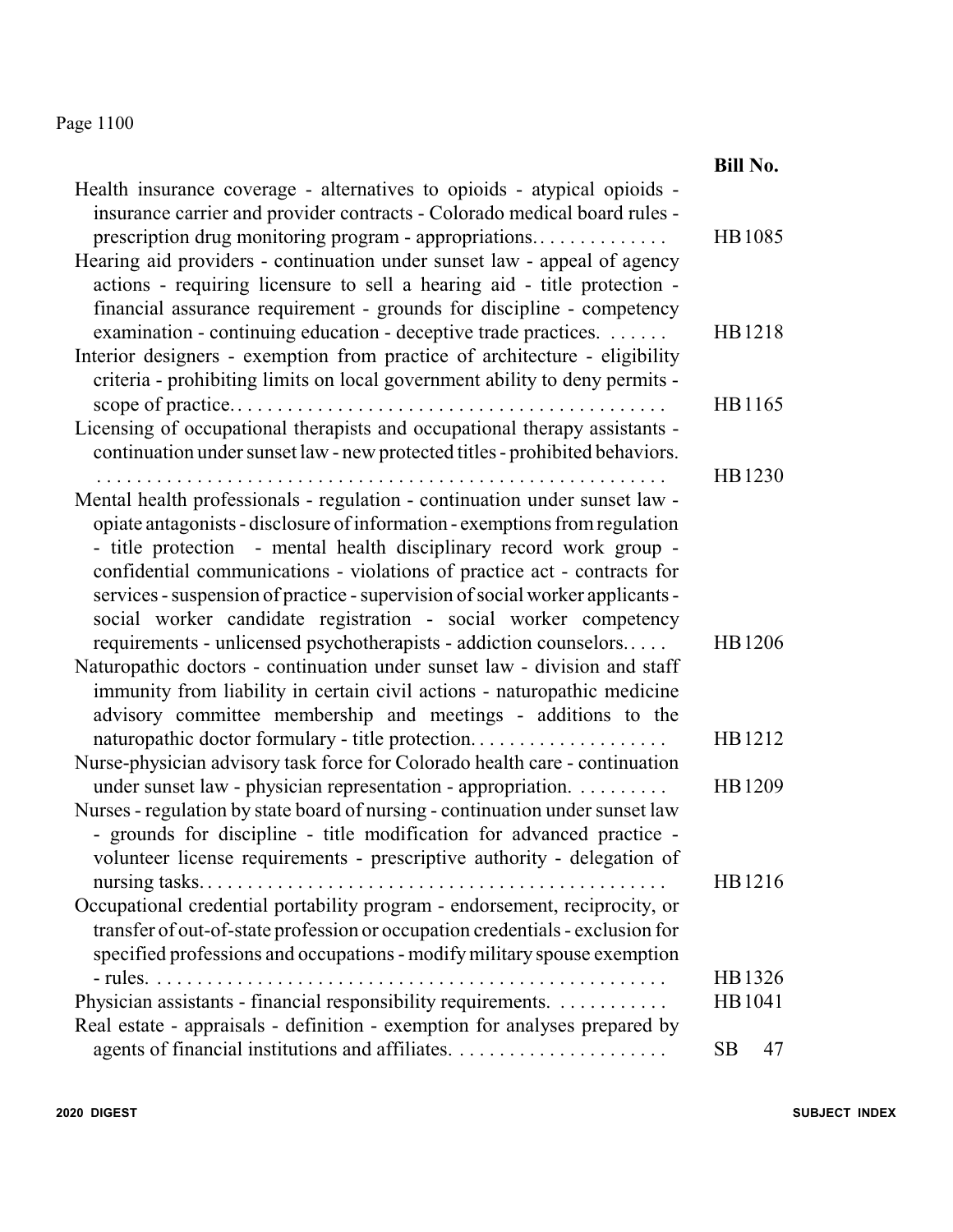| Registered prescription drug outlet - other outlet - casual sale of drugs<br>Regulation of private investigators - continuation under sunset law<br>State board of chiropractic examiners - continuation under sunset law - board<br>members - examination - continuing education requirements - limitations<br>on practice - grounds for discipline - chiropractic students - rules.<br>Substance use disorders - carrier reimbursement for opiate antagonists<br>provided by a hospital - pharmacists to notify of availability of opiate<br>antagonists - authorization to sell nonprescription syringes or needles -<br>immunity for furnishing or administering expired opiate antagonists - clean | <b>Bill No.</b><br>HB1050<br>HB1207<br>HB1210 |
|---------------------------------------------------------------------------------------------------------------------------------------------------------------------------------------------------------------------------------------------------------------------------------------------------------------------------------------------------------------------------------------------------------------------------------------------------------------------------------------------------------------------------------------------------------------------------------------------------------------------------------------------------------------------------------------------------------|-----------------------------------------------|
| syringe exchange programs operated by nonprofit organizations.<br>Treatment of substance use disorders - utilization of services - access to care<br>- medication-assisted treatment - consolidation of statutory provisions for<br>emergency and voluntary and involuntary commitment and treatment of<br>persons with alcohol use and substance use disorders                                                                                                                                                                                                                                                                                                                                         | HB1065<br><b>SB</b><br>$\tau$                 |
| <b>Property</b>                                                                                                                                                                                                                                                                                                                                                                                                                                                                                                                                                                                                                                                                                         |                                               |
| Common interest communities - covenants and restrictions on use of property<br>- exceptions - operation of licensed family child care home.<br>Consumer protection - regulation of home warranty service contracts -                                                                                                                                                                                                                                                                                                                                                                                                                                                                                    | SB 126                                        |
| Homeowners' associations - rights and responsibilities - continuation of HOA<br>information and resource center under sunset law - limits on specific forms                                                                                                                                                                                                                                                                                                                                                                                                                                                                                                                                             | HB1214                                        |
| Housing assistance - eviction assistance - rental assistance - residential<br>mortgage assistance - use of federal money for COVID-19 pandemic relief                                                                                                                                                                                                                                                                                                                                                                                                                                                                                                                                                   | HB1200                                        |
| Mobile home parks - residents' option to purchase upon notice of a proposed<br>sale or change of use - notice to home owners - exempt transactions -                                                                                                                                                                                                                                                                                                                                                                                                                                                                                                                                                    | HB1410                                        |
| Single-family homes - new construction - high efficiency options - home                                                                                                                                                                                                                                                                                                                                                                                                                                                                                                                                                                                                                                 | HB1201                                        |
| Tenants and landlords - protections for immigrant tenants - remedies.                                                                                                                                                                                                                                                                                                                                                                                                                                                                                                                                                                                                                                   | HB1155<br>HB1196<br>SB 224                    |
| <b>Public Utilities</b>                                                                                                                                                                                                                                                                                                                                                                                                                                                                                                                                                                                                                                                                                 |                                               |
| Electric and gas utilities - low-income energy assistance - use of federal                                                                                                                                                                                                                                                                                                                                                                                                                                                                                                                                                                                                                              | HB1412                                        |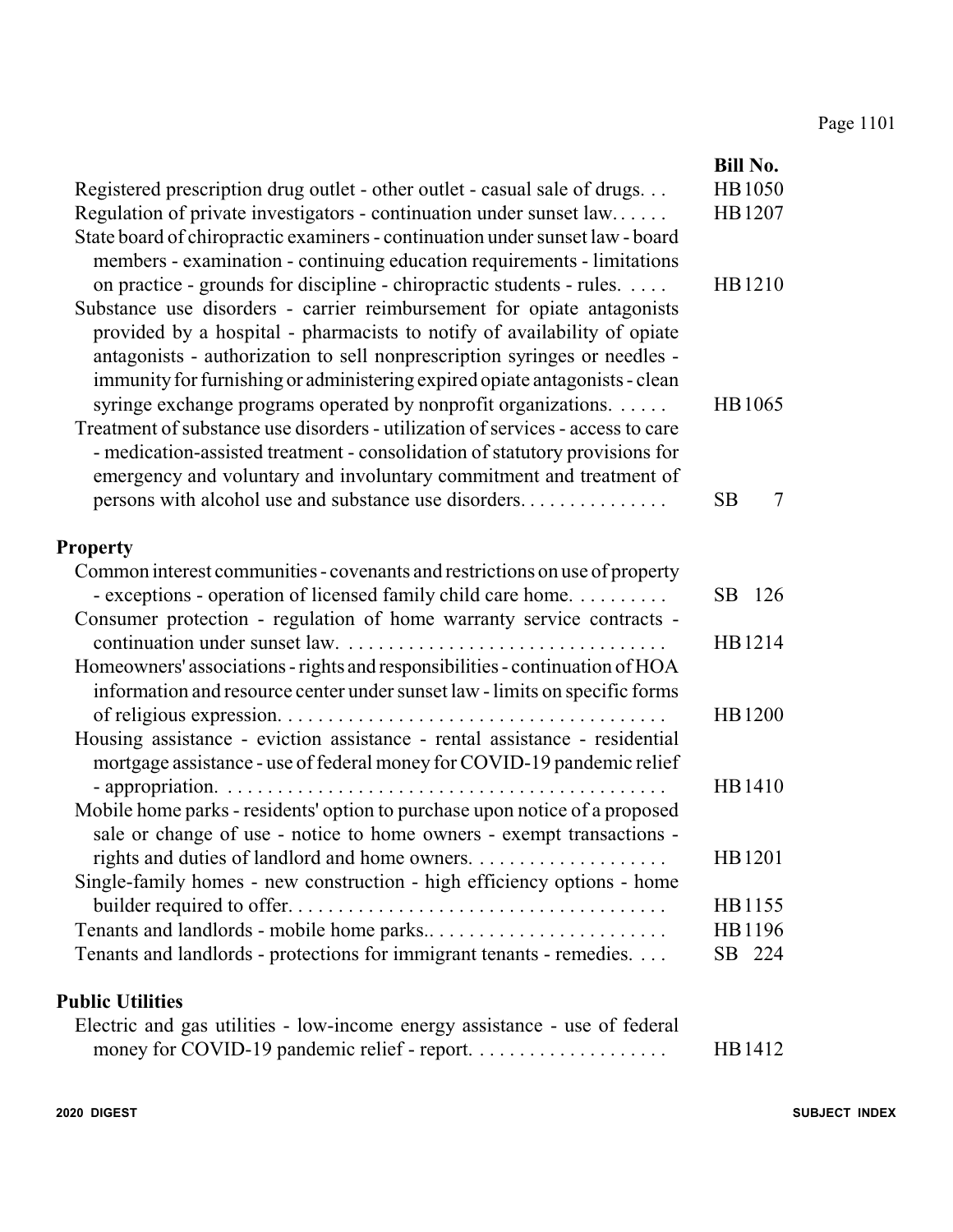|                                                                                                                                                                                                                                                                                                                                                                                                 |           | <b>Bill No.</b>  |
|-------------------------------------------------------------------------------------------------------------------------------------------------------------------------------------------------------------------------------------------------------------------------------------------------------------------------------------------------------------------------------------------------|-----------|------------------|
| Electric and gas utilities - residential service - consumer protections -<br>disconnection for nonpayment - eligibility for medical exemption from<br>tiered rates - reporting of data by utilities - rules prescribing standard                                                                                                                                                                | <b>SB</b> | 30               |
| Public utilities commission - jurisdiction over electric cooperatives - energy<br>storage interconnection to electrical system - withdrawal from wholesale<br>Telecommunications - broadband service - broadband deployment board -<br>grant application to serve an unserved area - written certification from a<br>local entity that the area is unserved - notice and hearing requirements - |           | HB1225<br>HB1137 |
|                                                                                                                                                                                                                                                                                                                                                                                                 |           |                  |
| <b>Revenue - Activities Regulation</b><br>Alcohol beverage regulation - age of employees having contact with alcohol                                                                                                                                                                                                                                                                            | <b>SB</b> | 32               |
| Alcohol beverage regulation - license renewal notification - application fees.                                                                                                                                                                                                                                                                                                                  | <b>SB</b> | 86               |
| Alcohol beverage retailers - takeout and delivery - temporary authorization<br>for on-premise licensees - limitations and requirements - exceptions - state<br>Alcohol beverages - fines for violations - state and local licensing authorities.                                                                                                                                                | SB        | 213              |
| Alcohol beverages - sale of malt liquor at brew pub under same ownership                                                                                                                                                                                                                                                                                                                        | <b>SB</b> | 110              |
| Alcohol beverages - vintner's restaurant licensees - ability to manufacture                                                                                                                                                                                                                                                                                                                     | SB.       | 194              |
| vinous liquors on alternating proprietor licensed premises - limitations.<br>Cigarettes, tobacco products, and nicotine products regulation - minimum age<br>of purchase raised to 21 - retailer licensing required - minimum age to sell<br>set at 18 - minimum distance from schools required for new retail locations                                                                        |           | HB1055           |
| - products delivery - increased penalties - rules - appropriations<br>Fantasy contest operators - continuation under sunset law - transfer of<br>regulatory authority from department of regulatory agencies to department<br>of revenue - elimination of sunset review requirement - annual audits for                                                                                         |           | HB1001           |
|                                                                                                                                                                                                                                                                                                                                                                                                 |           | HB1286           |
| Limited gaming - allocation of tax revenue - statutory provisions - temporary<br>suspension of allocations to specific cash funds - appropriation                                                                                                                                                                                                                                               |           | HB1399           |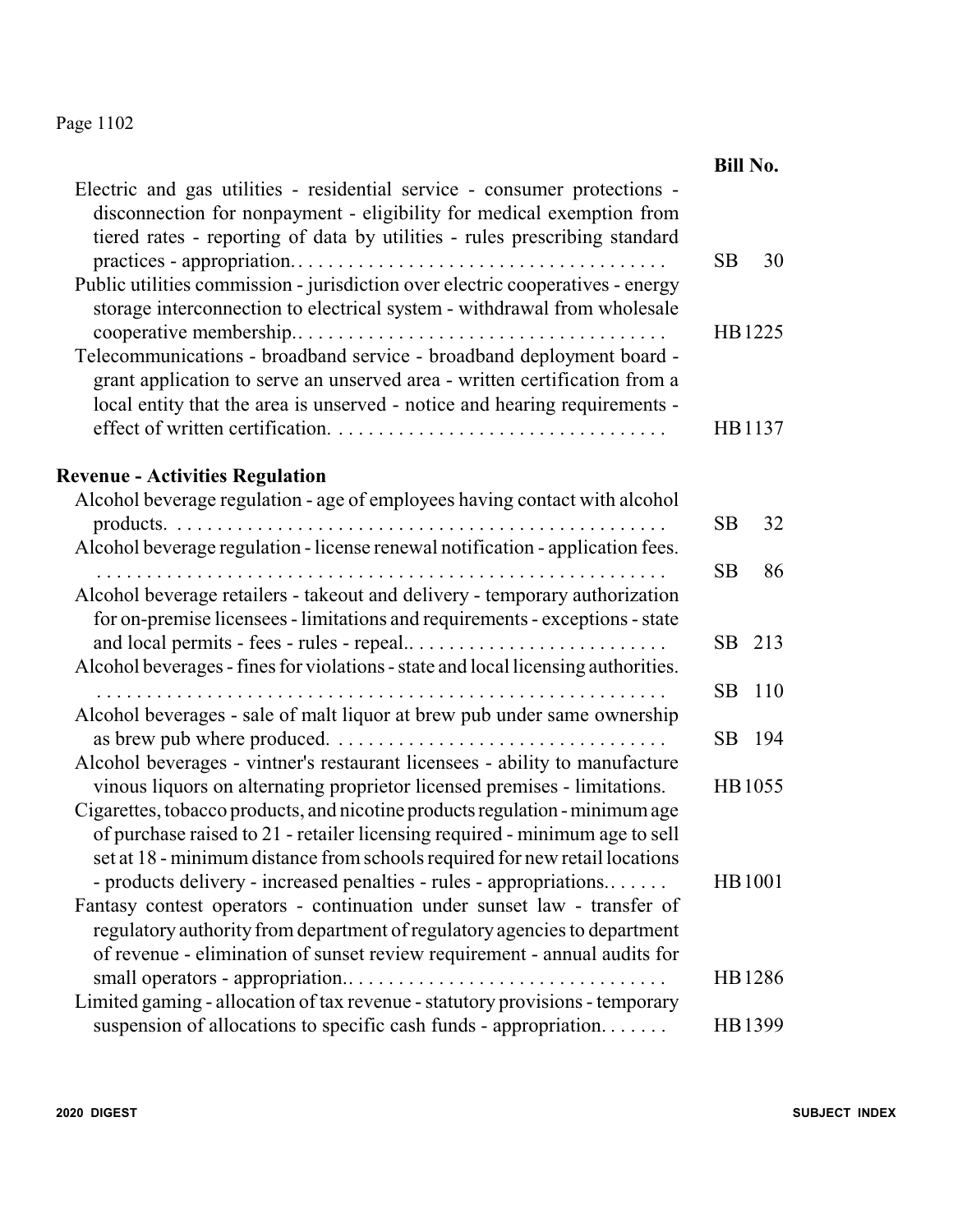|                                                                                                                                             | <b>Bill No.</b> |
|---------------------------------------------------------------------------------------------------------------------------------------------|-----------------|
| Limited gaming - allocation of tax revenue - mitigation of impacts of                                                                       |                 |
|                                                                                                                                             | HB1400          |
| Marijuana licensing - repeal residency requirement - license period                                                                         | <b>HB1080</b>   |
| Motor vehicle dealers - bond requirements - fraud<br>Motor vehicle dealers - electric motor vehicle manufacturers - limited                 | SB 140          |
| exception to prohibition against dealer licensure<br>Social equity licensees - pardon to class of persons convicted of marijuana            | SB 167          |
|                                                                                                                                             | HB1424          |
| <b>Statutes</b>                                                                                                                             |                 |
|                                                                                                                                             | <b>SB</b><br>62 |
|                                                                                                                                             | HB1402          |
| <b>Taxation</b>                                                                                                                             |                 |
| Cigarette tax and tobacco products tax increases - nicotine products tax -                                                                  |                 |
| ballot issue - nicotine products distributor license - minimum price for                                                                    |                 |
|                                                                                                                                             | HB1427          |
| Colorado affordable health care coverage easy enrollment program -                                                                          |                 |
| assessment for eligibility for free or subsidized health care coverage -                                                                    |                 |
| advisory committee - tax schedules and forms - rules.                                                                                       | HB1236          |
| Enterprise zones - income tax credit for new business facility employees -                                                                  |                 |
|                                                                                                                                             | HB1166          |
| Fuel excise tax - exemptions - nonprofit transit agencies.                                                                                  | HB1181          |
| Income tax:                                                                                                                                 |                 |
| Additions to federal taxable income - state calculation of federal net<br>operating loss limitation - expansion of earned income tax credit |                 |
| - transfers to the state education fund - appropriation                                                                                     | HB1420          |
| Extend the credit for employer contributions to employee 529 accounts.                                                                      | HB 1109         |
| Modifications to address defects and anachronisms in statute                                                                                | HB1176          |
| Net operating loss deduction for certain taxpayers - limiting<br>carryforward period to twenty years - treating financial institutions like |                 |
|                                                                                                                                             | HB1024          |
| Net operating loss deduction - pre-1987 net operating loss deduction                                                                        | HB1205          |
|                                                                                                                                             | SB 208          |
| Property tax - delinquent interest payments - reduction, waiver, or suspension                                                              |                 |
|                                                                                                                                             | HB1421          |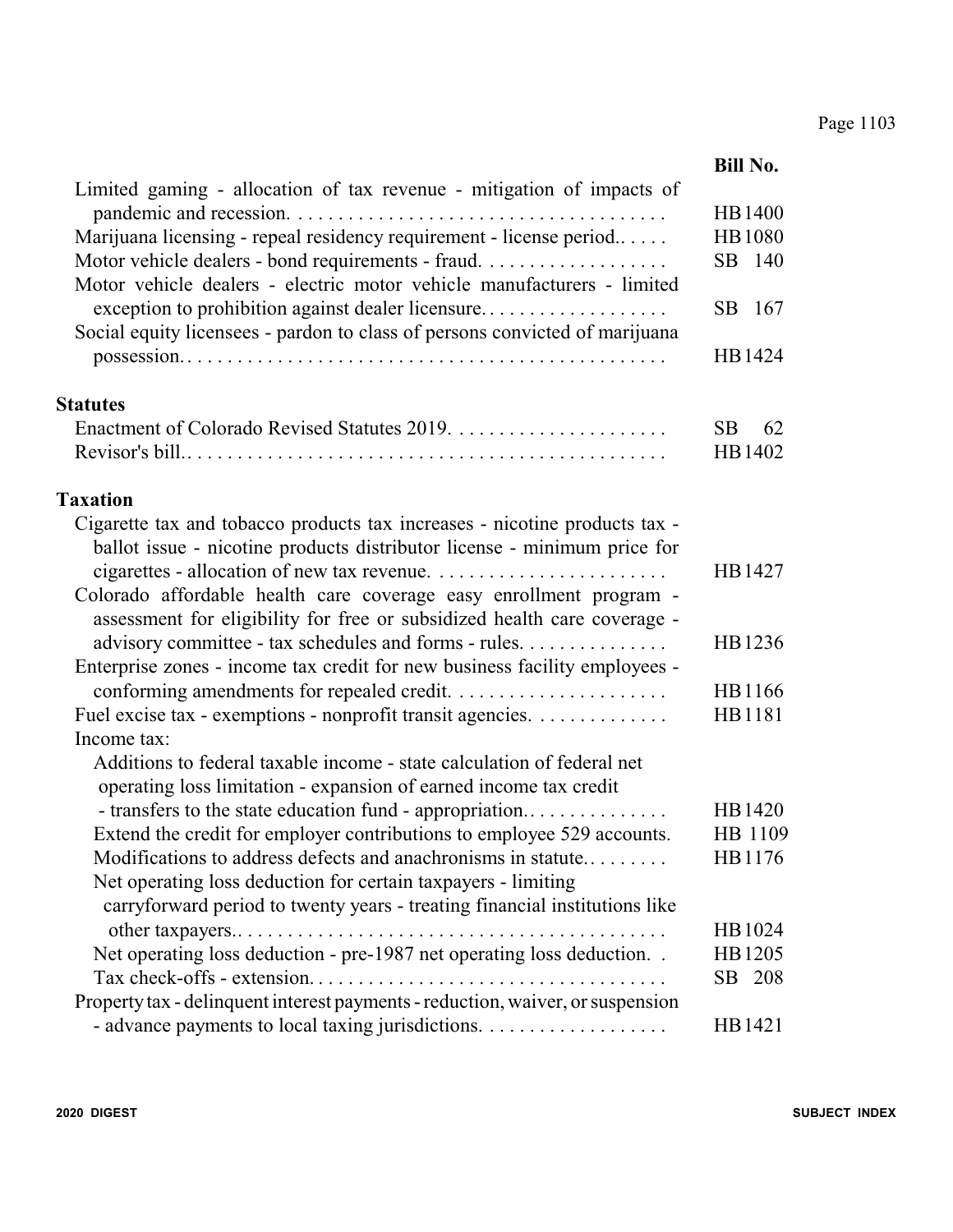|                                                                                                                                                                                                                            | <b>Bill No.</b> |        |
|----------------------------------------------------------------------------------------------------------------------------------------------------------------------------------------------------------------------------|-----------------|--------|
| Repeal of constitutional property tax assessment rates - contingent<br>moratorium on assessment rate changes and conforming amendments<br>Sales and use tax - continuation of sales and use tax simplification task force. |                 | SB 223 |
|                                                                                                                                                                                                                            |                 | HB1022 |
| Sales and use tax revenue - older Coloradans cash fund - temporary                                                                                                                                                         |                 | HB1367 |
| Sales tax:                                                                                                                                                                                                                 |                 |        |
|                                                                                                                                                                                                                            |                 | HB1020 |
|                                                                                                                                                                                                                            |                 | HB1182 |
| Modifications to address defects and anachronisms in statute<br>State GIS database - hold harmless provision for vendors who use the                                                                                       |                 | HB1174 |
| Tax administration - modifications to address defects and anachronisms in                                                                                                                                                  |                 | HB1023 |
| Tax expenditures - ensuring that intended purpose is clearly outlined in                                                                                                                                                   |                 | HB1175 |
| Urban and Rural Enterprise Zone Act - amendments to existing statutes to                                                                                                                                                   | SB.             | 21     |
|                                                                                                                                                                                                                            |                 | HB1177 |
| <b>Transportation</b>                                                                                                                                                                                                      |                 |        |
| Commercial motor vehicle annual fleet overweight permits - single permit                                                                                                                                                   |                 |        |
| for fleets including differently configured vehicles                                                                                                                                                                       |                 | HB1030 |
| Correct Senate Bill 19-263 effective date clause error.<br>High-performance transportation enterprise - additional reporting on public-                                                                                    | <b>SB</b>       | 152    |
|                                                                                                                                                                                                                            | <b>SB</b>       | 17     |
| Transportation funding adjustments - general fund transfer reductions - one-<br>year delay of transportation revenue anticipation notes ballot issue - repeal                                                              |                 |        |
| of rule-making and reporting requirements - appropriations.                                                                                                                                                                |                 | HB1376 |
| <b>Water and Irrigation</b>                                                                                                                                                                                                |                 |        |
| Anti-speculation work group - report to water resources review committee.                                                                                                                                                  |                 |        |
| Colorado water conservation board construction fund - project and loan                                                                                                                                                     | <b>SB</b>       | 48     |
| authorizations - appropriations - transfers - repeal of appropriation for                                                                                                                                                  |                 | HB1403 |